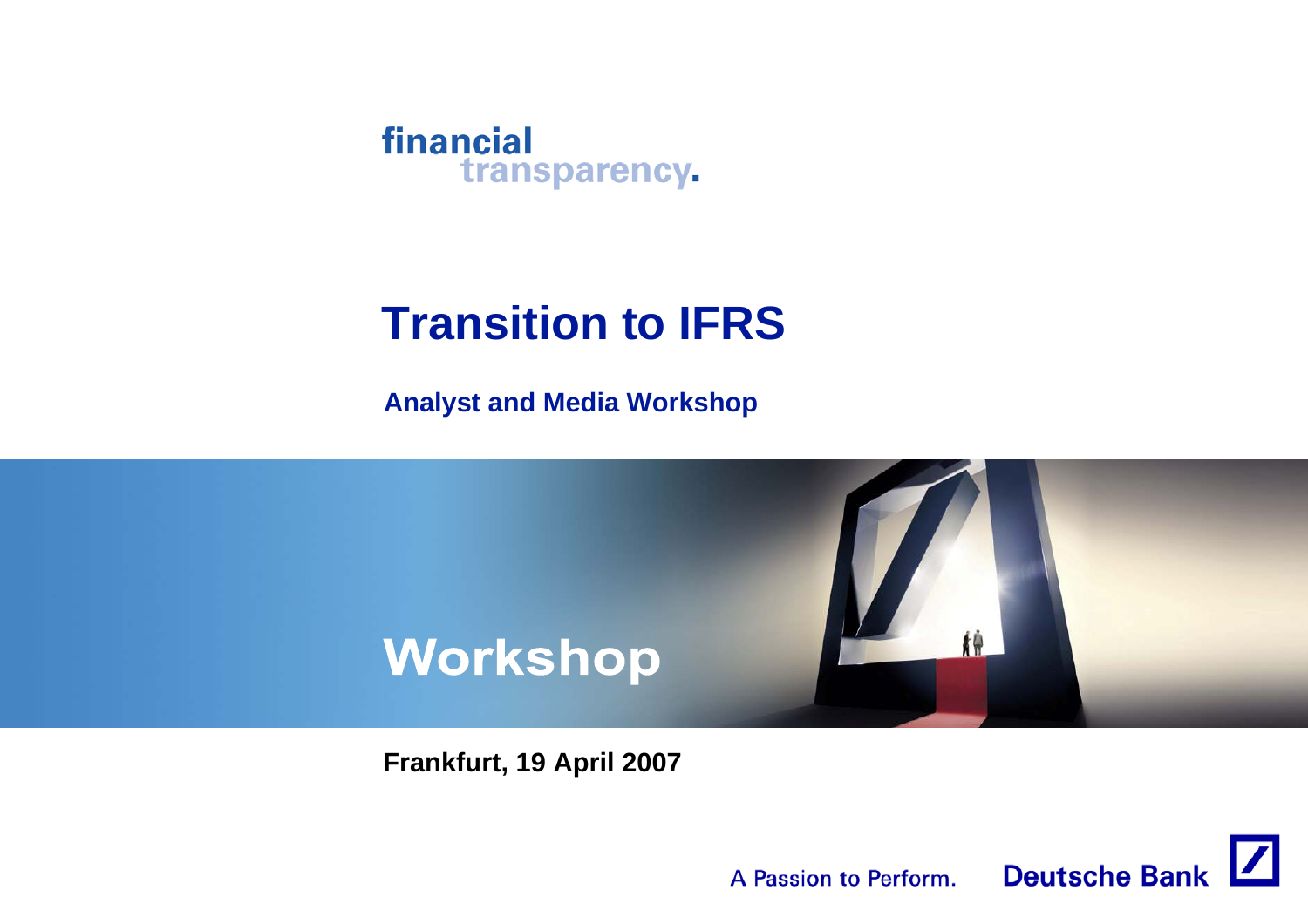

## **Agenda**

| 1 Introduction               | Anthony di lorio                           |
|------------------------------|--------------------------------------------|
| 2 Impact and key differences | Martin Edelmann,<br><b>Charlotte Jones</b> |
| <b>3 Summary</b>             | <b>Anthony di lorio</b>                    |

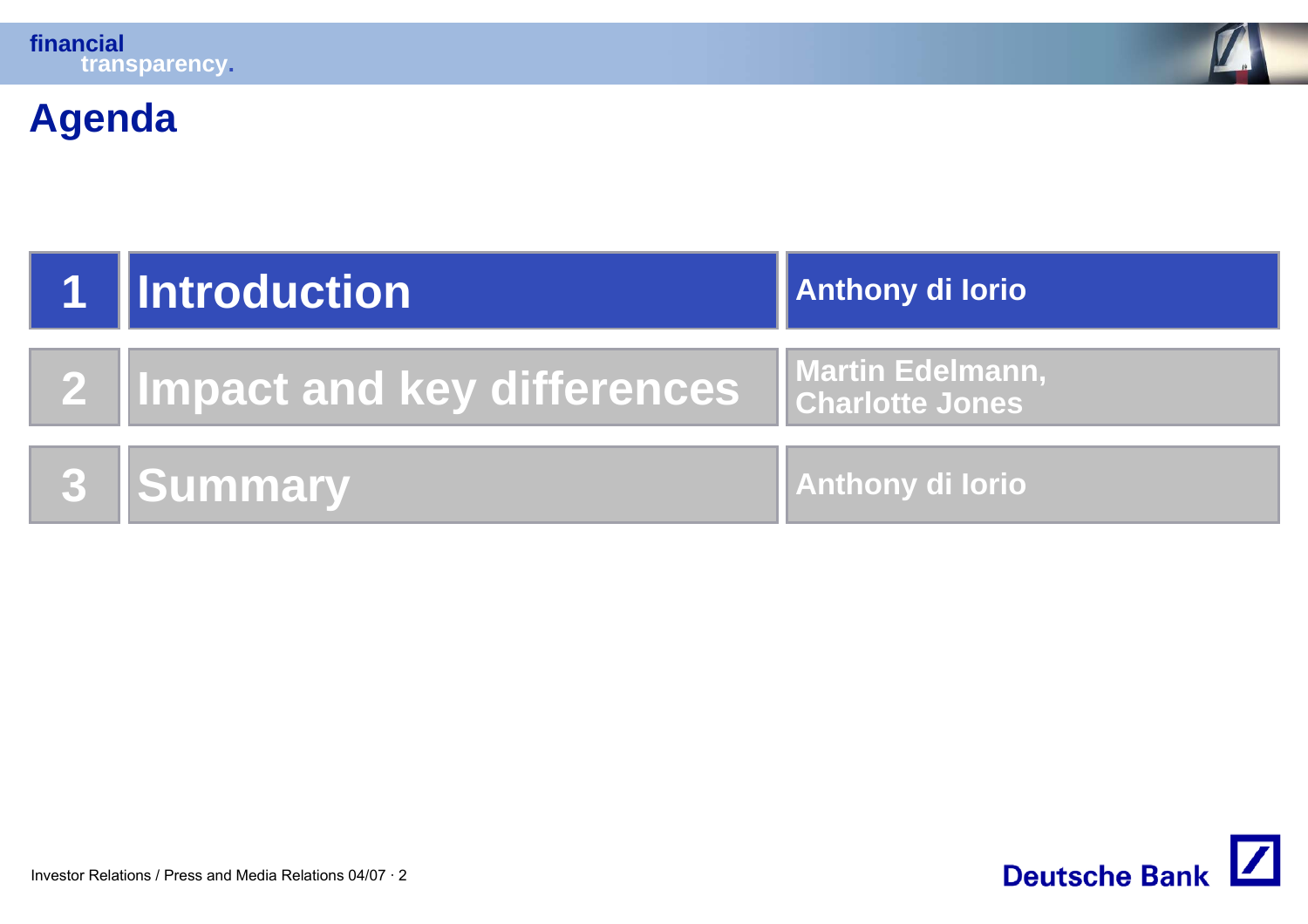

#### **Background**

- $\frac{1}{2}$  In the past, consolidated financial statements of listed German companies could be based on U.S. GAAP, IFRS or HGB
- EU regulation and *Bilanzrechtsreformgesetz* require DB to prepare consolidated financial statements under IFRS (International Financial Reporting Standards) from fiscal year 2007
- DB has to present one year of comparatives, therefore the transition date was 1 Jan 2006
- $\frac{1}{2}$  The SEC only accepts IFRS financial statements with a reconciliation to U.S. GAAP, which will be provided

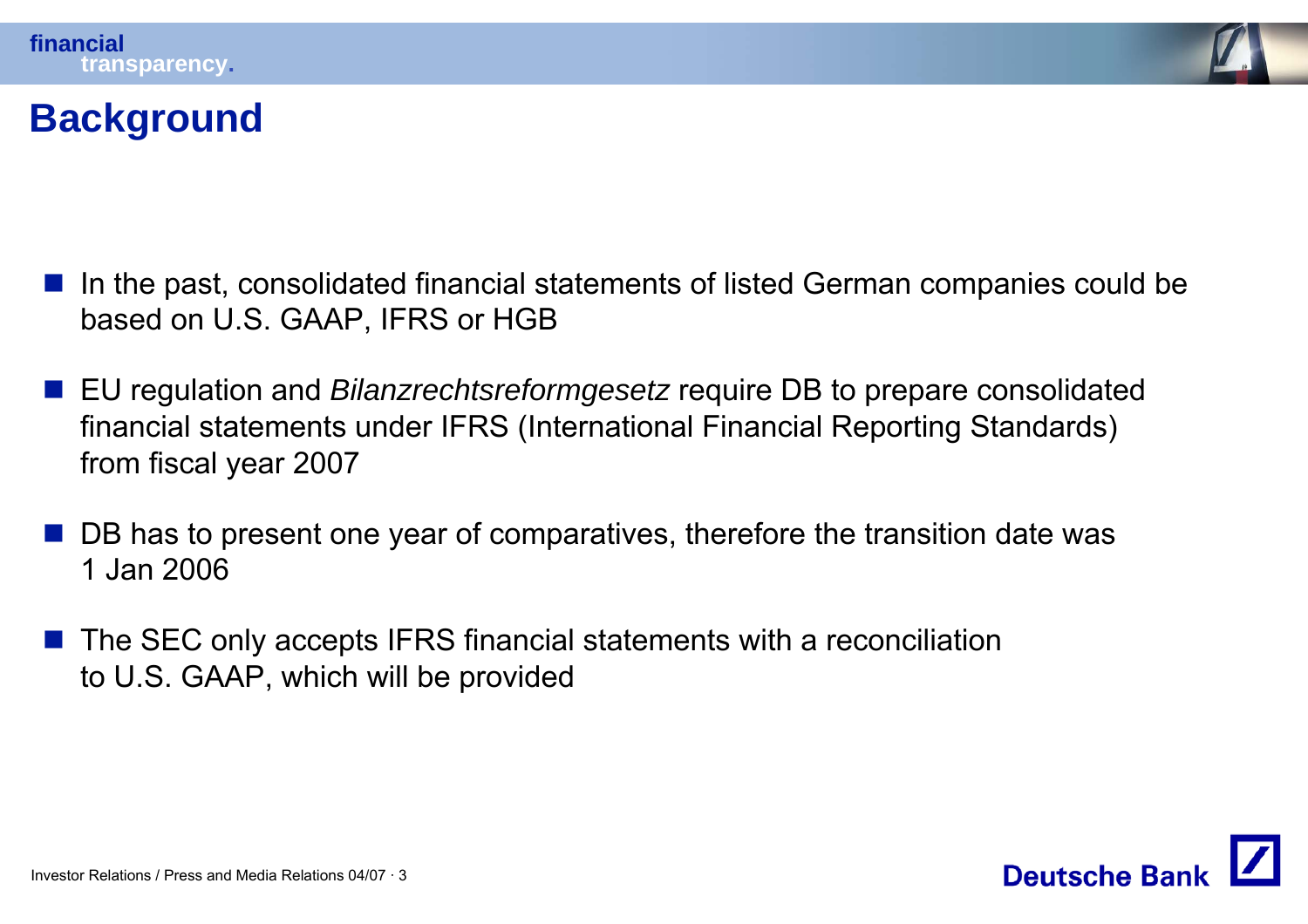

#### **Documents published today**

#### **Transition Report**

| <b>Transition Report</b><br>2006 IFRS Comparatives |
|----------------------------------------------------|
|                                                    |
|                                                    |
| Deutsche Bank                                      |



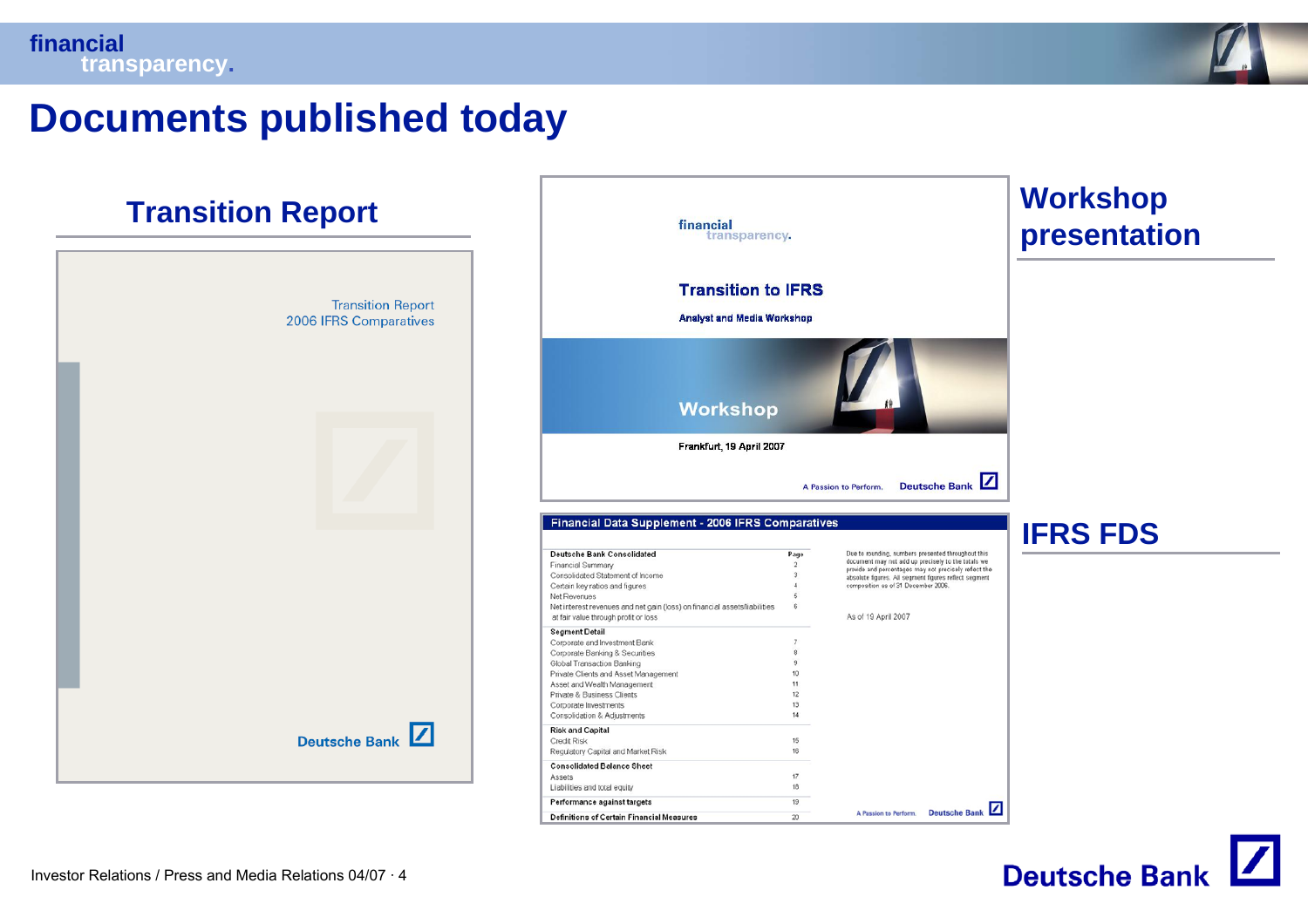

### **Scope of information**

The information provided today…

- ... gives an overview of the impact of IFRS on 2006 comparatives; it is not a full set of financial statements
- … was prepared on the basis of standards and interpretations issued and effective at 31 Dec 2006
- ... complies fully with IFRS as issued by IASB, i.e. no use of EU-IAS 39 carve-out
- ... is unaudited, and could be subject to change when the 2007 IFRS Financial Statements are prepared
- … is, for transition differences, not directly comparable to our European peers who transitioned from different European accounting standards, because DB transitioned from U.S. GAAP

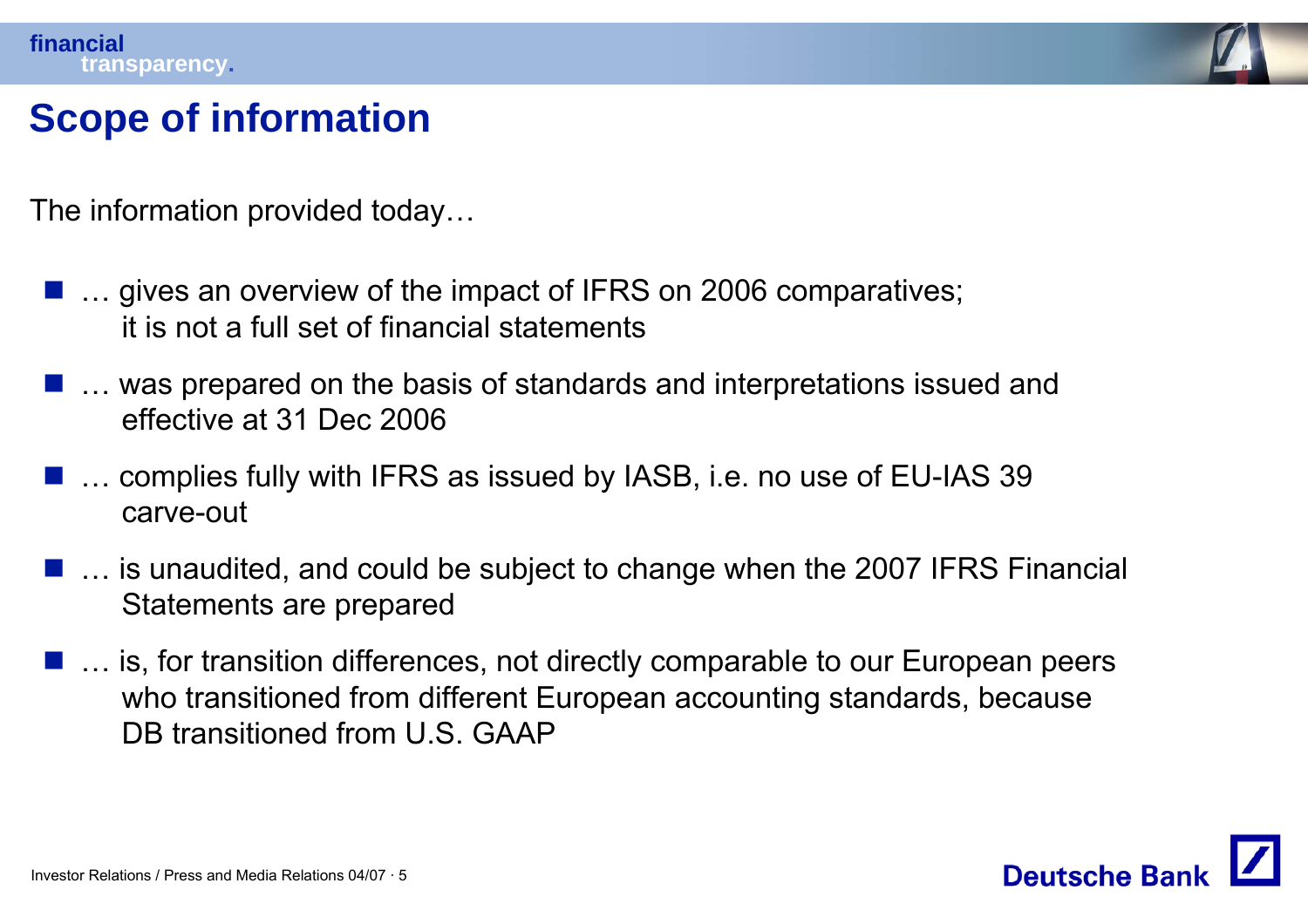

## **Impact on key 2006 financial and risk measures not material**

2006 / 31 Dec 2006, in EUR m

|                                 | <b>U.S. GAAP</b> | <b>IFRS</b>      | <b>Difference</b> |
|---------------------------------|------------------|------------------|-------------------|
| <b>Revenues</b>                 | 28,008           | 28,196           | 188               |
| <b>Expenses</b>                 | 19,883           | 19,857           | (26)              |
| Pre-tax income                  | 8,125            | 8,339            | 214               |
| Net income                      | 5,986            | 6,070            | 84                |
| Shareholders' equity            | 32,808           | 32,666           | (142)             |
| Total assets (EUR bn)           | 1,126            | 1,572            | 446               |
| BIS risk position (EUR bn)      | 276              | 275              | (0)               |
| BIS core capital (Tier I)       | 24,498           | 23,539           | (959)             |
| BIS core capital ratio (Tier I) | 8.9%             | 8.5%             | $(0.4)$ ppt       |
| Pre-tax RoE*                    | 30.4%            | 32.8%            | $2.4$ ppt         |
| EPS (diluted)                   | <b>EUR 11.55</b> | <b>EUR 11.48</b> | EUR (0.07)        |

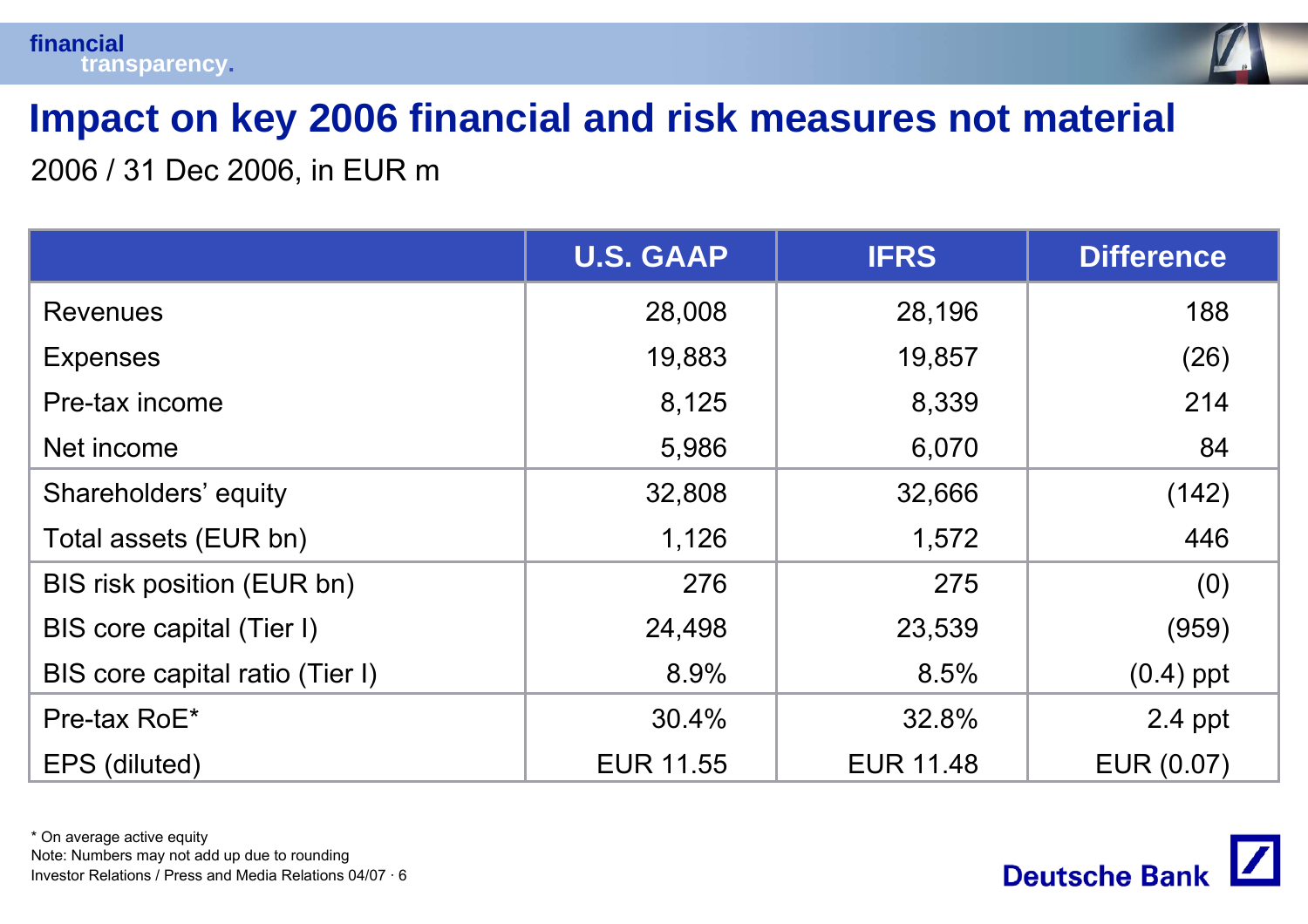

# **Agenda**

| 1 Introduction               | <b>Anthony di lorio</b>             |
|------------------------------|-------------------------------------|
| 2 Impact and key differences | Martin Edelmann,<br>Charlotte Jones |
| <b>3 Summary</b>             | <b>Anthony di lorio</b>             |

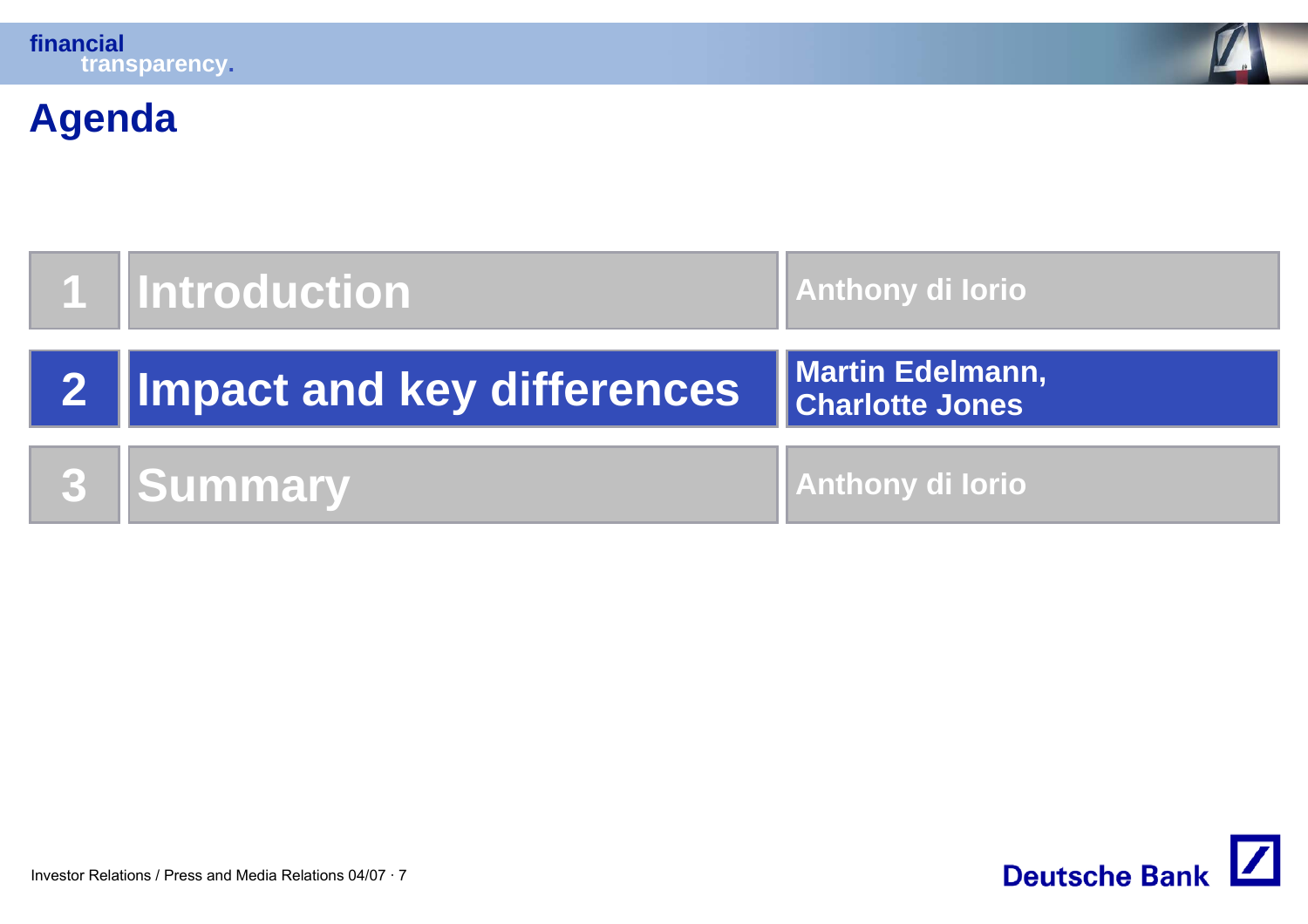

### **IFRS first-time adoption**

- $\frac{1}{2}$  General principle
	- All IFRS were applied retrospectively
	- Adjustments between previous GAAP and IFRS relating to events and transactions prior to the transition date were recognized directly in retained earnings (or another category of equity where appropriate) as at 1 January 2006
- $\frac{1}{2}$  There are certain exemptions which DB elected to take, with the following impact:
	- Business combinations were not adjusted retrospectively
	- U.S. GAAP carrying values of premises were taken as deemed cost
	- For pension schemes, unrecognized actuarial gains (losses) were reflected in retained earnings
	- Cumulative translation differences were reclassified to retained earnings
	- Derecognition rules of IAS 39 were applied prospectively from 1 Jan 2004
	- IFRS 2 'Share based payment' was adopted with effect from 7 Nov 2002

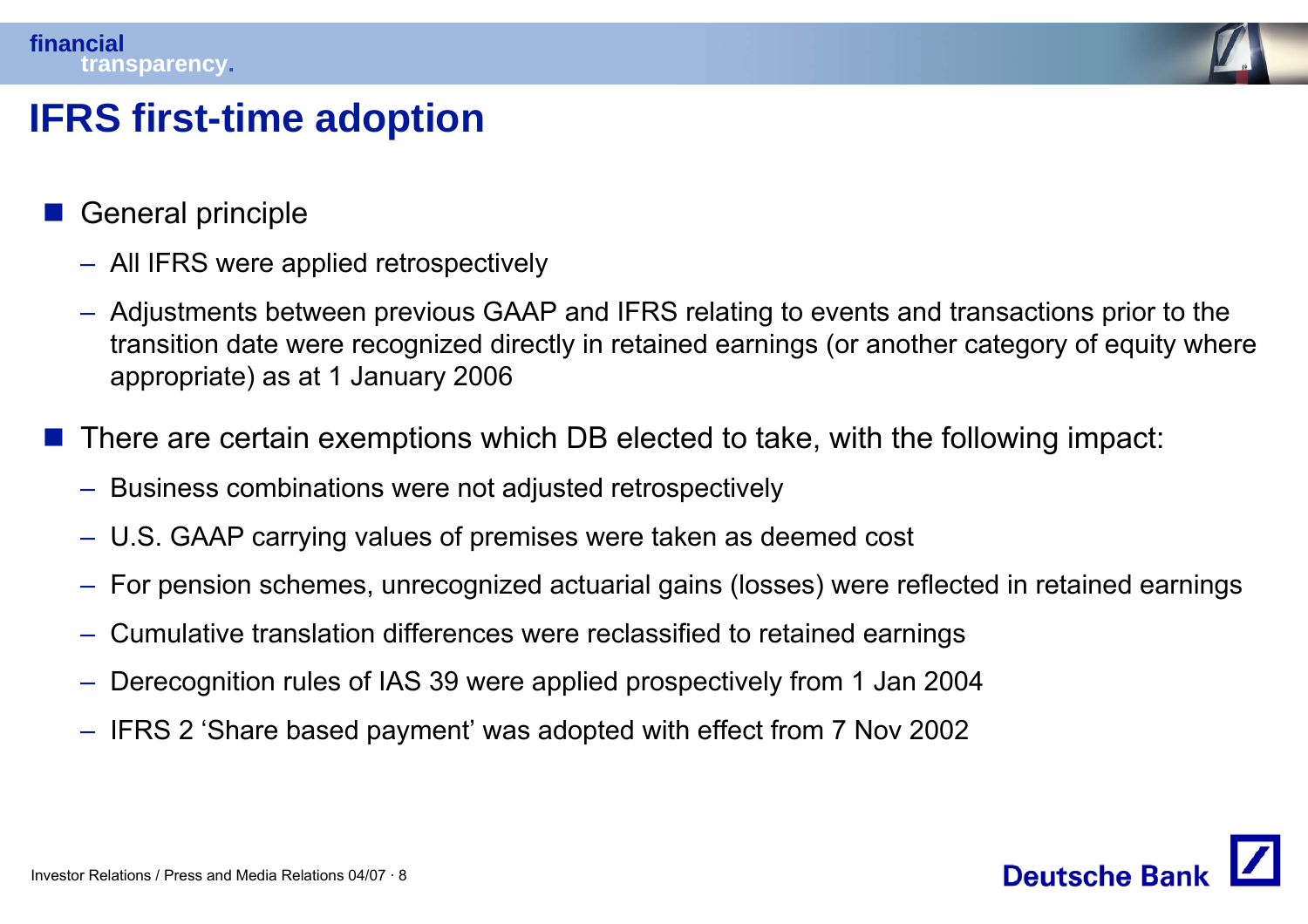#### **financialtransparency.**



### **Overview of impact – Net income 2006**

In EUR m



Investor Relations / Press and Media Relations 04/07 · 9Note: Letters in brackets refer to impacts by accounting topic as used in the Transition Report. Numbers may not add up due to rounding

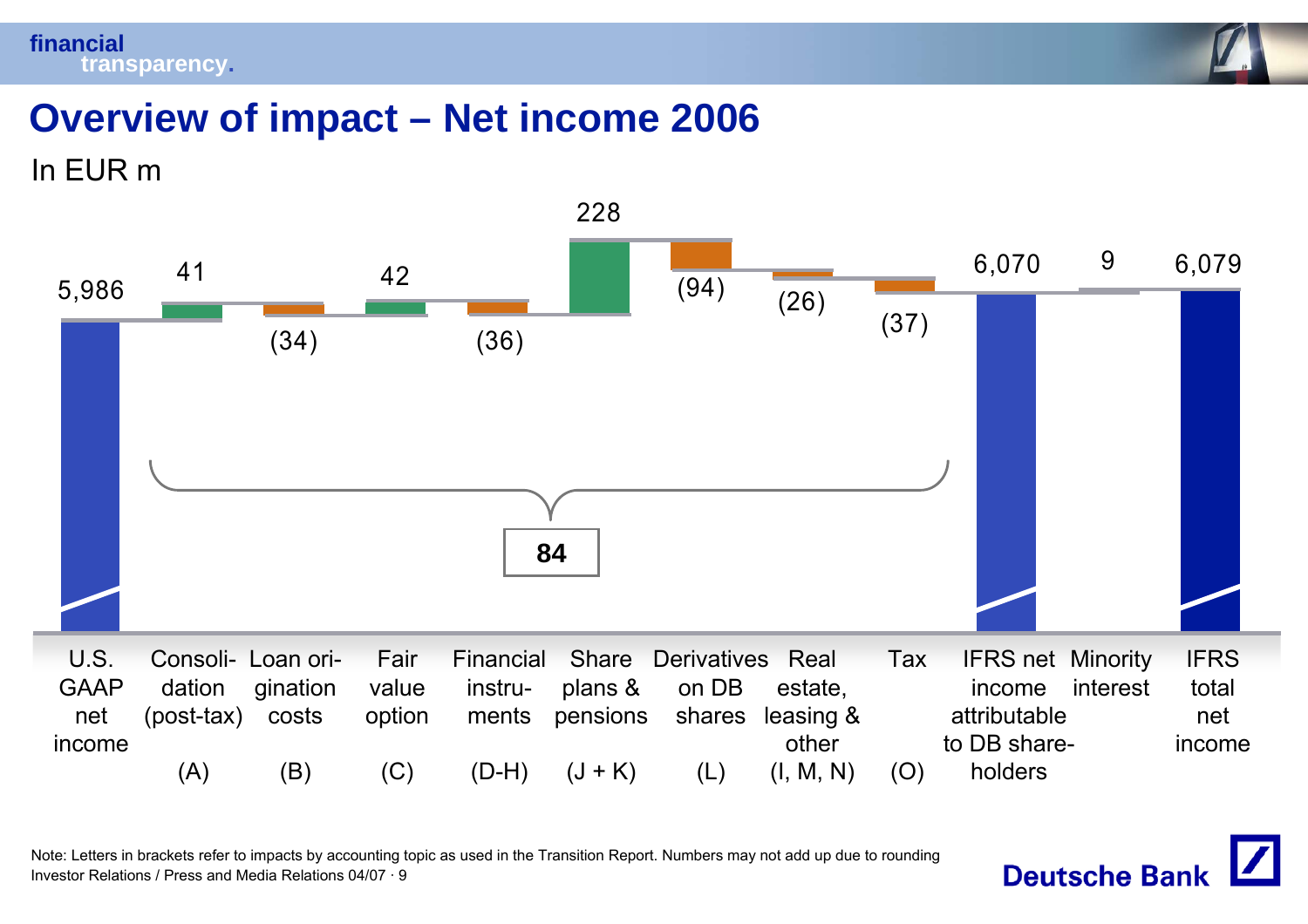



# **Overview of impact – Equity as at 31 Dec 2006**

In EUR m



Investor Relations / Press and Media Relations 04/07 · 10Note: Letters in brackets refer to impacts by accounting topic as used in the Transition Report. Numbers may not add up due to rounding

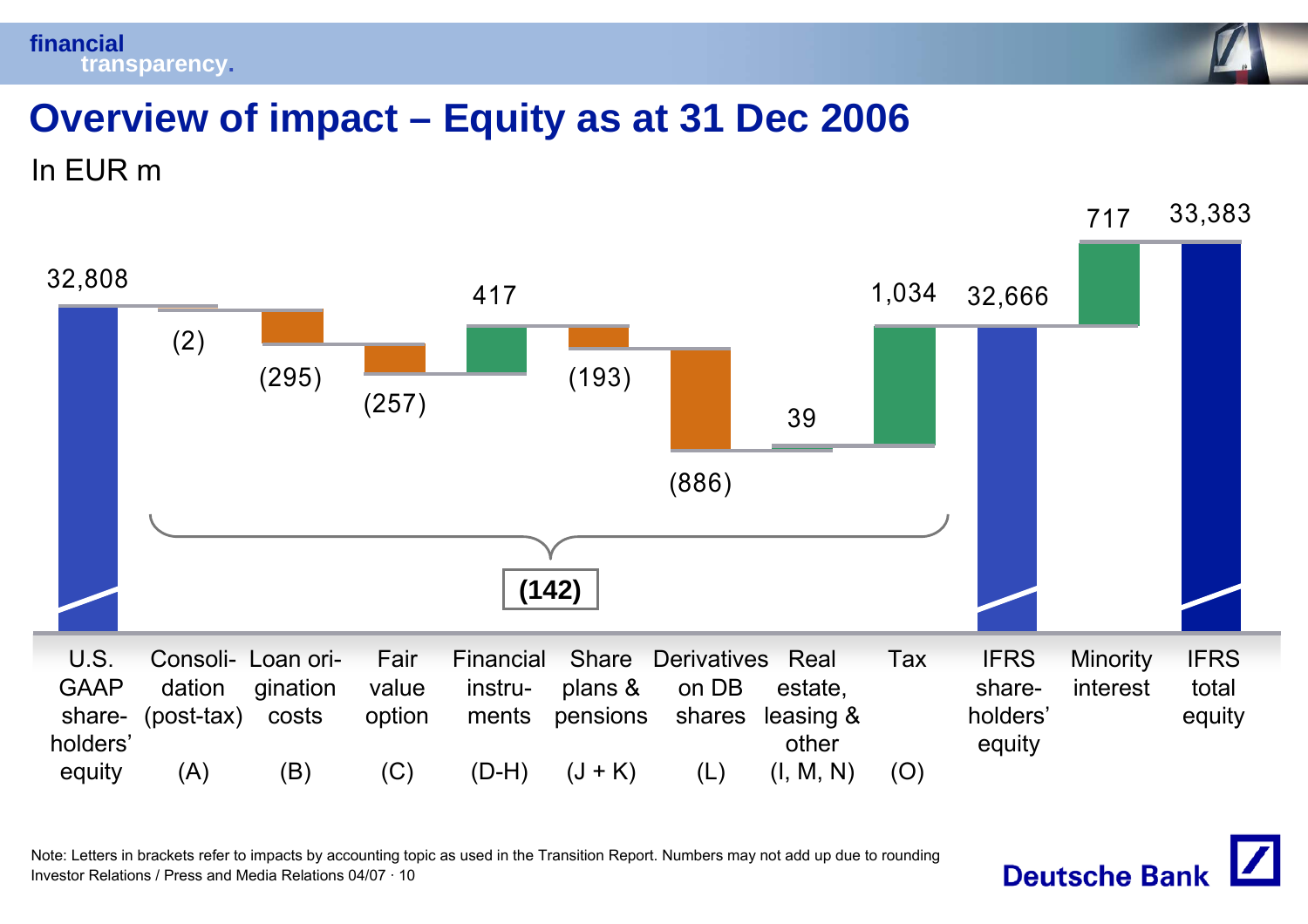

### **Key difference: Consolidation (A)**

| <b>Financial impact</b>                    |                          | <b>Accounting background</b>                                                                                              |
|--------------------------------------------|--------------------------|---------------------------------------------------------------------------------------------------------------------------|
| In $EUR$ m                                 | <b>IFRS vs U.S. GAAP</b> | Different approach to consolidation of special<br>purpose entities                                                        |
| Net income (post-tax)<br>2006              | 41                       | ■ No exemption for QSPEs (qualifying special<br>purpose entities) from consolidation                                      |
|                                            | (2)                      | <b>Business impact</b>                                                                                                    |
| <b>Shareholders' equity</b><br>31 Dec 2006 |                          | ■ Consolidation of additional 205 entities<br>- 116 securitization vehicles qualifying as<br><b>QSPEs under U.S. GAAP</b> |
|                                            |                          | - 33 commercial paper conduits                                                                                            |
| <b>Total assets</b><br>31 Dec 2006         | 39,648                   | $-14$ fund entities<br>$-13$ leasing entities                                                                             |
|                                            |                          | - 29 trust preferred entities                                                                                             |

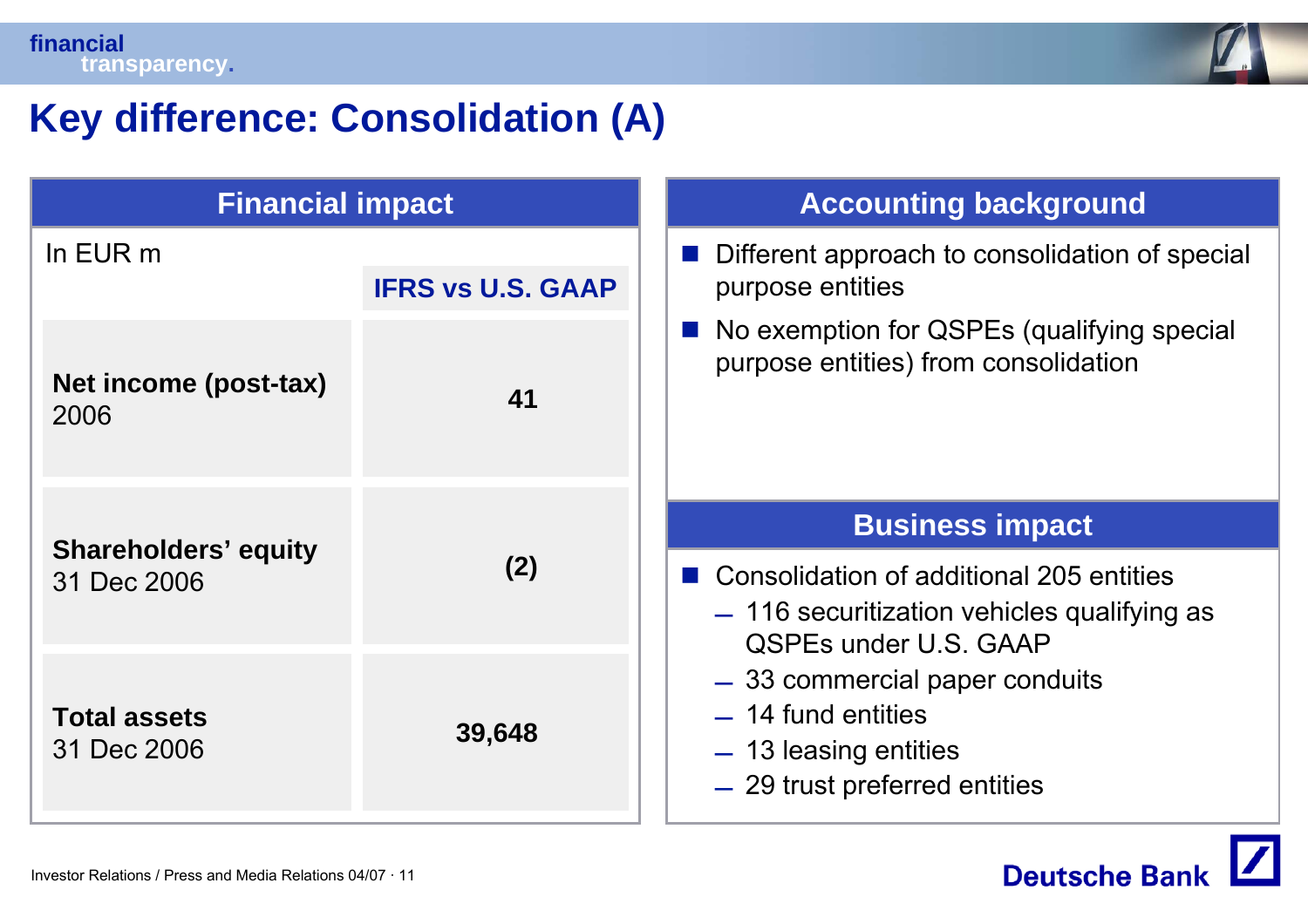

### **Key difference: Loan origination costs (B)**

| <b>Financial impact</b>                            |            | <b>Accounting background</b>                                                                                                                                       |
|----------------------------------------------------|------------|--------------------------------------------------------------------------------------------------------------------------------------------------------------------|
| In EUR m<br><b>IFRS vs U.S. GAAP</b>               |            | Internal loan origination costs are expensed if<br>non-incremental (can be capitalized and<br>recognized over lifetime of loan under                               |
| <b>Pre-tax income</b><br>2006                      | $(34)^{*}$ | U.S. GAAP)<br>At transition (1 Jan 2006) any net deferred<br>amount relating to non-incremental costs was<br>reversed against retained earnings                    |
| <b>Shareholders' equity</b><br>31 Dec 2006         | (295)      | $\blacksquare$ The pre-tax impact was<br>- the reversal of the amortization in revenues and<br>- the recognition of expenses                                       |
| Therein revenue impact (reversing amortization) of |            | <b>Business impact</b>                                                                                                                                             |
| EUR 123 m and expense impact of EUR 157 m          |            | Difference primarily relating to standard loan<br>products for Private & Business Clients<br>(e.g., per unit costs of assessing borrowers'<br>financial condition) |

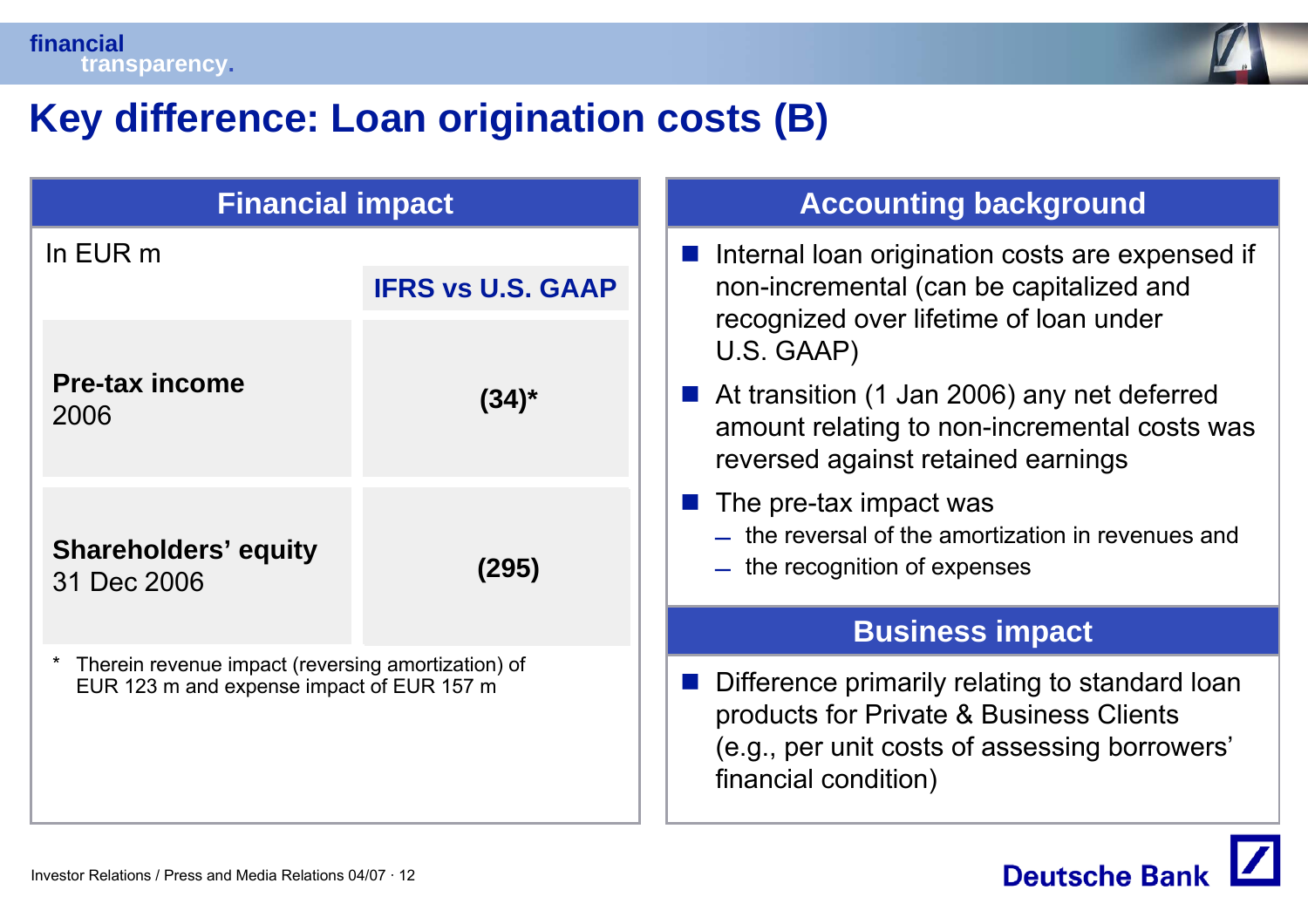

### **Key difference: Fair value option (C)**

| <b>Financial impact</b>                                                                                                                                                                                                                                           | <b>Accounting</b> |                                                                                                                                                     |  |
|-------------------------------------------------------------------------------------------------------------------------------------------------------------------------------------------------------------------------------------------------------------------|-------------------|-----------------------------------------------------------------------------------------------------------------------------------------------------|--|
| In EUR m<br><b>IFRS vs U.S. GAAP</b>                                                                                                                                                                                                                              |                   | Any financial asset a<br>designated at fair val                                                                                                     |  |
| <b>Pre-tax income</b><br>2006                                                                                                                                                                                                                                     | 42                | recognition and at tra<br>one of the following o<br>(1) a measurement or r<br>eliminated or signific                                                |  |
|                                                                                                                                                                                                                                                                   |                   | (2) it is managed within<br>on a fair value basis                                                                                                   |  |
| <b>Shareholders' equity</b>                                                                                                                                                                                                                                       | (257)             | (3) it contains one or m<br>derivatives                                                                                                             |  |
| 31 Dec 2006                                                                                                                                                                                                                                                       |                   | <b>Busines</b>                                                                                                                                      |  |
| - Assets with carrying value of EUR 228 bn and<br>liabilities with carrying value of EUR 148 bn were<br>reclassified as financial assets / liabilities at fair<br>value through P&L<br>P&L of EUR 12 m was reclassified from credit<br>losses into 'Trading P&L'* |                   | DB elected to apply the<br>to reduce accounting vo<br>Impairments of assets of<br>value option are part of<br>i.e. are no longer reflect<br>losses" |  |

Investor Relations / Press and Media Relations 04/07 · 13\* "Net gain (loss) on financial assets / liabilities at fair value through profit or loss"

#### **background**

- and liability may be lue through P&L on initial ansition to IFRS where criteria is met:
	- recognition inconsistency is cantly reduced
	- a portfolio that is evaluated on a fair value basis
	- ore separable embedded

#### **ss impact**

- fair value option selectively blatility
- designated under the fair the fair value calculation, ted in "provisions for credit

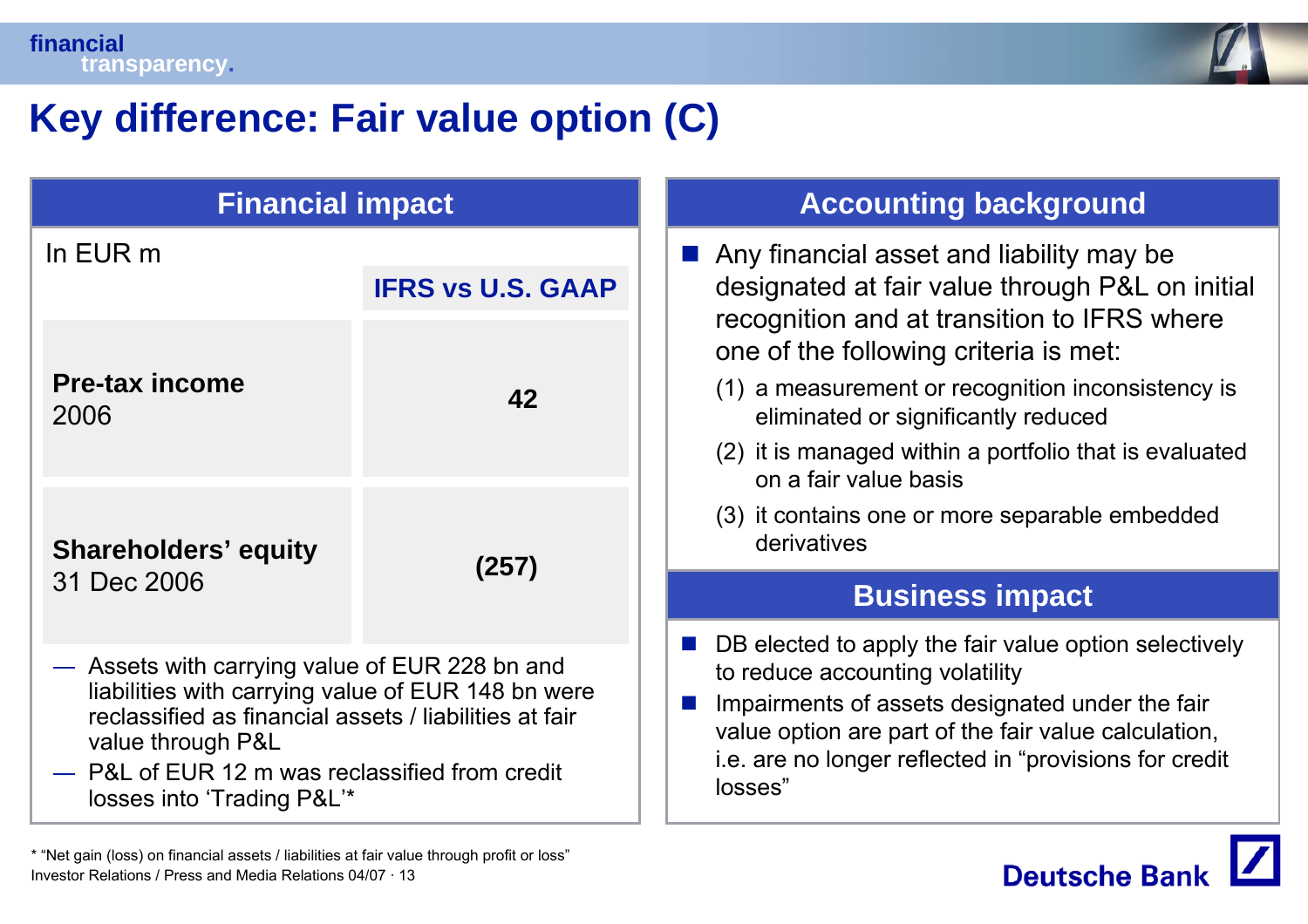



# **Key difference: Fair value option (C) – Details**

In EUR m

| <b>Financial</b><br><i>impact</i><br><b>Businesses</b> | <b>Pre-tax</b><br>income<br>2006 | <b>Shareholders'</b><br>equity<br>31 Dec 2006 | <b>Rationale</b>                                                                                                                |
|--------------------------------------------------------|----------------------------------|-----------------------------------------------|---------------------------------------------------------------------------------------------------------------------------------|
| Loan Exposure<br>Management Group*                     | 148                              | (142)                                         | Reduce accounting asymmetry between certain<br>investment grade loans / loan commitments<br>and associated credit default swaps |
| Repos / reverse repos                                  | (6)                              | (17)                                          | Certain portfolios managed on fair value basis<br>for performance and risk management purposes                                  |
| Structured debt<br><b>instruments</b>                  | 33                               | (17)                                          | Reduce accounting asymmetry                                                                                                     |
| Asset repackaging                                      | (39)                             | (89)                                          | Reduce accounting asymmetry and notes with<br>embedded derivatives                                                              |
| <b>Specific structured</b><br>transactions             | (94)                             | 9                                             | Managed on fair value basis for performance and<br>risk management purposes                                                     |
| <b>Total</b>                                           | 42                               | (257)                                         |                                                                                                                                 |

\*Affects loan facilities with a total notional value of Euro 33.8 bn. Euro 6.2 bn thereof were drawn loans, and the remainder was undrawn loan commitments Note: Numbers may not add up due to rounding**Deutsche Bank** 

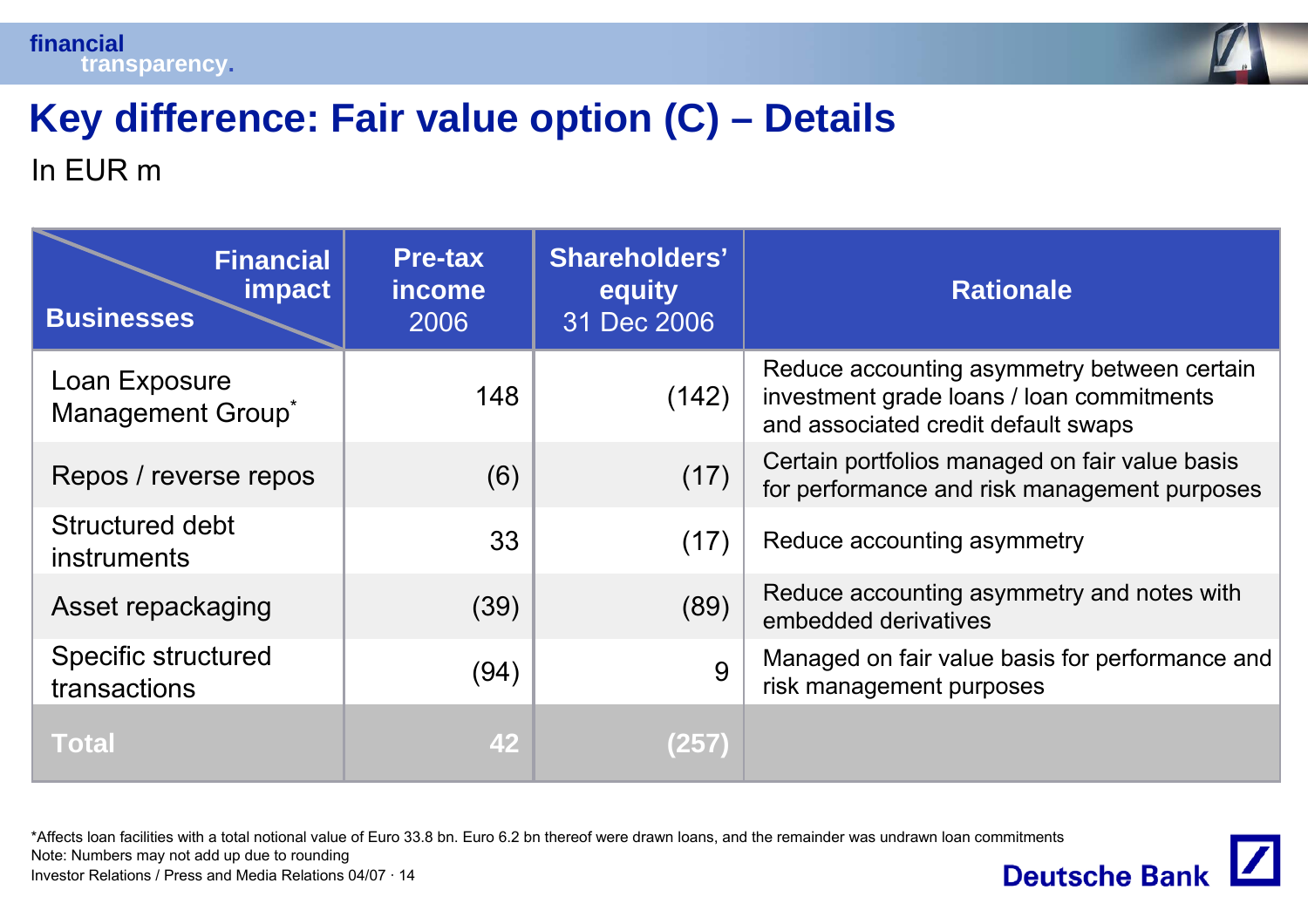

### **Key difference: Equity method investments (D)**

| <b>Financial impact</b>                    |                                                                                                                                                                          | <b>Accounting background</b>                                                                                                                                                                              |
|--------------------------------------------|--------------------------------------------------------------------------------------------------------------------------------------------------------------------------|-----------------------------------------------------------------------------------------------------------------------------------------------------------------------------------------------------------|
| In $EUR$ m                                 | ■ No specific guidance to use the equity method<br>of accounting for 3 to 20% interests in limited<br><b>IFRS vs U.S. GAAP</b><br>liability partnerships or corporations |                                                                                                                                                                                                           |
| <b>Pre-tax income</b><br>2006              | (26)                                                                                                                                                                     | • Only use the equity method of accounting<br>where interests represent significant influence<br>■ Otherwise accounting under IAS 39, i.e.<br>- at fair value through P&L or<br>$-$ as available for sale |
|                                            | 78                                                                                                                                                                       | <b>Business impact</b>                                                                                                                                                                                    |
| <b>Shareholders' equity</b><br>31 Dec 2006 |                                                                                                                                                                          | • Of the investments in limited liability partner-<br>ships and corporations that were equity<br>method accounted for under U.S. GAAP                                                                     |
|                                            |                                                                                                                                                                          | - 45 continue to be equity method accounted                                                                                                                                                               |
|                                            |                                                                                                                                                                          | - 184 were reclassified as financial assets available<br>for sale; and                                                                                                                                    |
|                                            |                                                                                                                                                                          | - 26 investments were designated under the fair<br>value option                                                                                                                                           |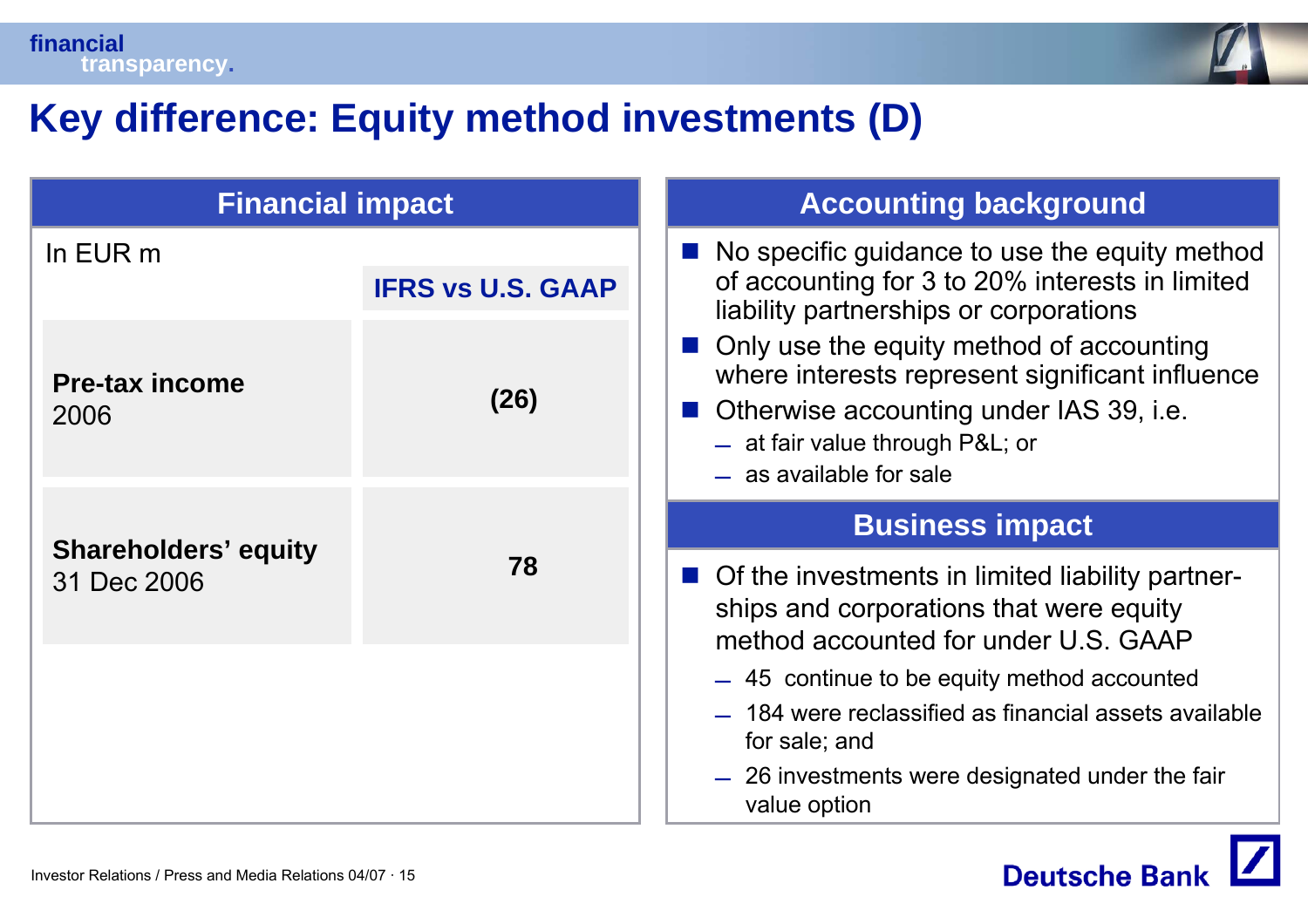

### **Key difference: Definition of a derivative (E)**

| <b>Financial impact</b>                          |    | <b>Accounting background</b>                                                              |
|--------------------------------------------------|----|-------------------------------------------------------------------------------------------|
| In EUR m<br><b>IFRS vs U.S. GAAP</b>             |    | ■ No net settlement requirement to be met<br>when assessing for derivative classification |
| <b>Pre-tax income</b><br>2006                    | 66 | $\blacksquare$ Therefore, more contracts are classified as<br>derivatives                 |
|                                                  |    | <b>Business impact</b>                                                                    |
| <b>Shareholders' equity</b><br>38<br>31 Dec 2006 |    | ■ For example, forward starting repo and<br>reverse repo transactions                     |
| EUR 43 m increase in total assets                |    | Options to buy equity interests without<br>a net settlement mechanism                     |

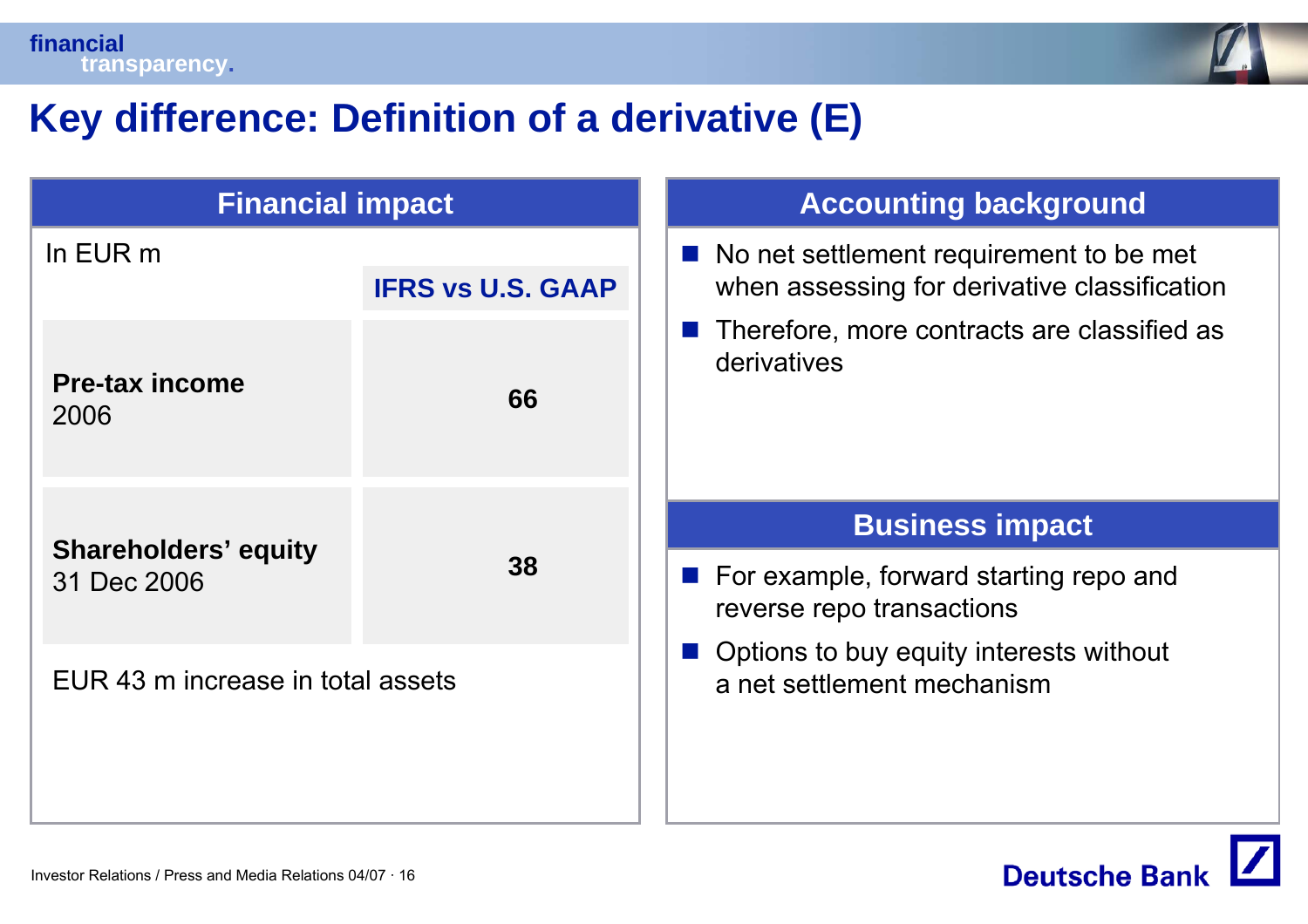

**Deutsche Bank** 

## **Key difference: Loans held for sale reclassified to trading (F)**

| <b>Financial impact</b>                                                                  |                          | <b>Accounting background</b>                                                                                                                                                                                                                                                |  |
|------------------------------------------------------------------------------------------|--------------------------|-----------------------------------------------------------------------------------------------------------------------------------------------------------------------------------------------------------------------------------------------------------------------------|--|
| In EUR m                                                                                 | <b>IFRS vs U.S. GAAP</b> | $\blacksquare$ No loans held for sale classification, thus, the<br>rules of IAS 39 have to be applied                                                                                                                                                                       |  |
| <b>Pre-tax income</b><br>2006                                                            | (50)                     | The majority of loans held for sale were<br>classified as trading as there is a trading intent<br>$\blacksquare$ As a result of this reclassification<br>- they are carried at fair value instead of lower<br>of cost or market<br>- origination fees and direct costs were |  |
| <b>Shareholders' equity</b>                                                              | (6)                      | recognized at inception                                                                                                                                                                                                                                                     |  |
| 31 Dec 2006                                                                              |                          | <b>Business impact</b>                                                                                                                                                                                                                                                      |  |
| Asset reclassification of EUR 32 bn into<br>"Financial assets at fair value through P&L" |                          | $\blacksquare$ Affects businesses which have the specific<br>mandate to sell or securitize loans:<br>- Residential and commercial mortgages<br>which are specifically originated for<br>securitization<br>Loan syndication business                                         |  |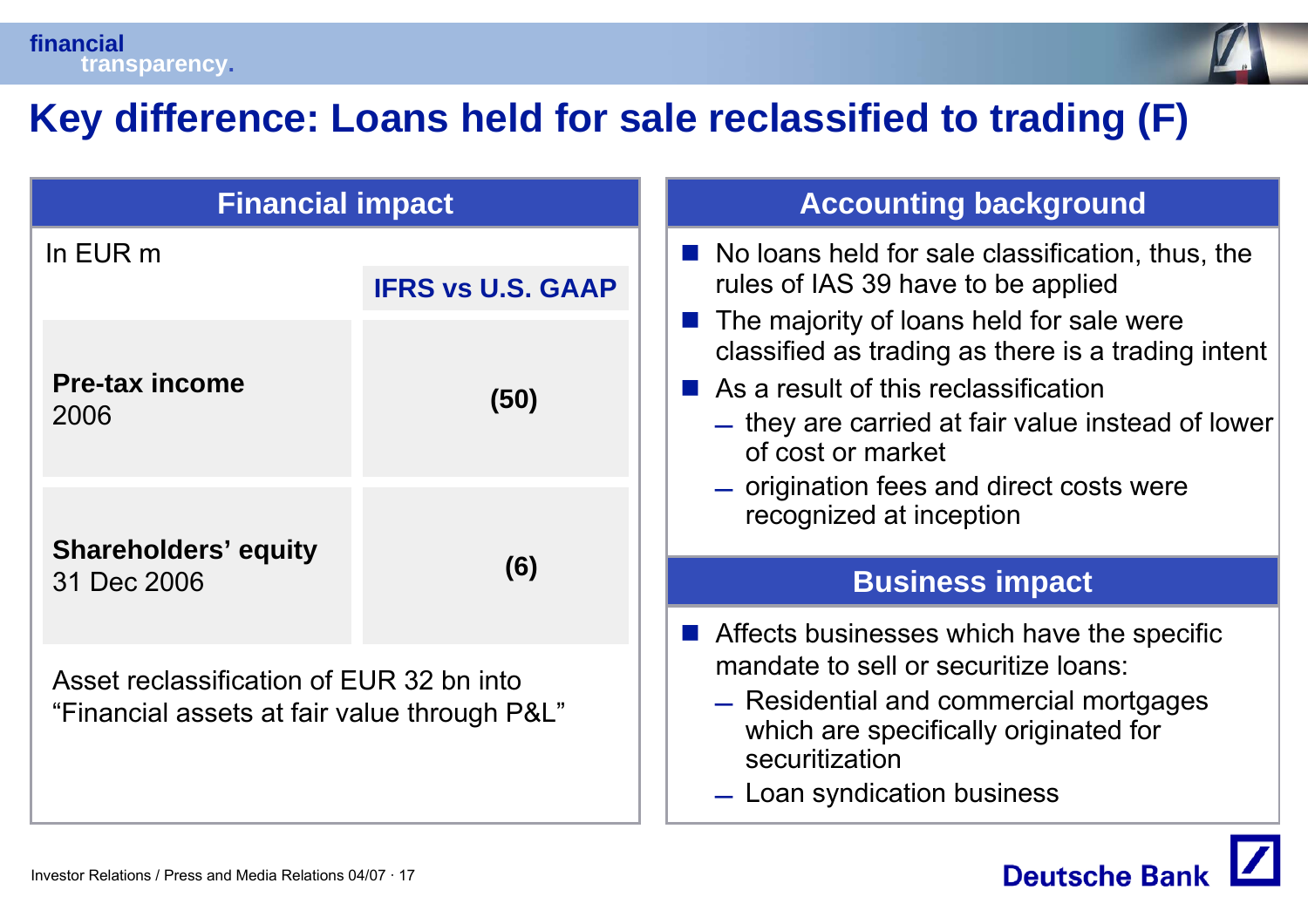

### **Key difference: Financial assets available for sale (G)**

| <b>Financial impact</b>                                                                                                                                          |                                                                                                                   | <b>Accounting background</b>                                                                                                                    |
|------------------------------------------------------------------------------------------------------------------------------------------------------------------|-------------------------------------------------------------------------------------------------------------------|-------------------------------------------------------------------------------------------------------------------------------------------------|
| In EUR m<br><b>IFRS vs U.S. GAAP</b>                                                                                                                             |                                                                                                                   | ■ Classification of non-marketable equity<br>investments as AFS at fair value rather than                                                       |
| <b>Pre-tax income</b>                                                                                                                                            | as other investments at historical cost less<br>impairment, if the fair value can be measured<br>reliably<br>(46) |                                                                                                                                                 |
| 2006                                                                                                                                                             |                                                                                                                   | ■ FX changes for AFS debt is reflected in P&L                                                                                                   |
|                                                                                                                                                                  |                                                                                                                   | AFS classification not restricted to securities                                                                                                 |
| <b>Shareholders' equity</b><br>31 Dec 2006                                                                                                                       | $327*$                                                                                                            | Investments in financial assets with sales<br>restrictions are classified as AFS because<br>they cannot be carried at fair value through<br>P&L |
| Therein EUR 383 m "net gains (losses) not recognised in the<br>income statement, net of tax" (U.S. GAAP equivalent:<br>"Accumulated other comprehensive income") |                                                                                                                   | <b>Business impact</b>                                                                                                                          |
|                                                                                                                                                                  |                                                                                                                   | Mainly affected investments in Corporate<br>Investments and some investments in the<br>Corporate and Investment Bank (CIB)                      |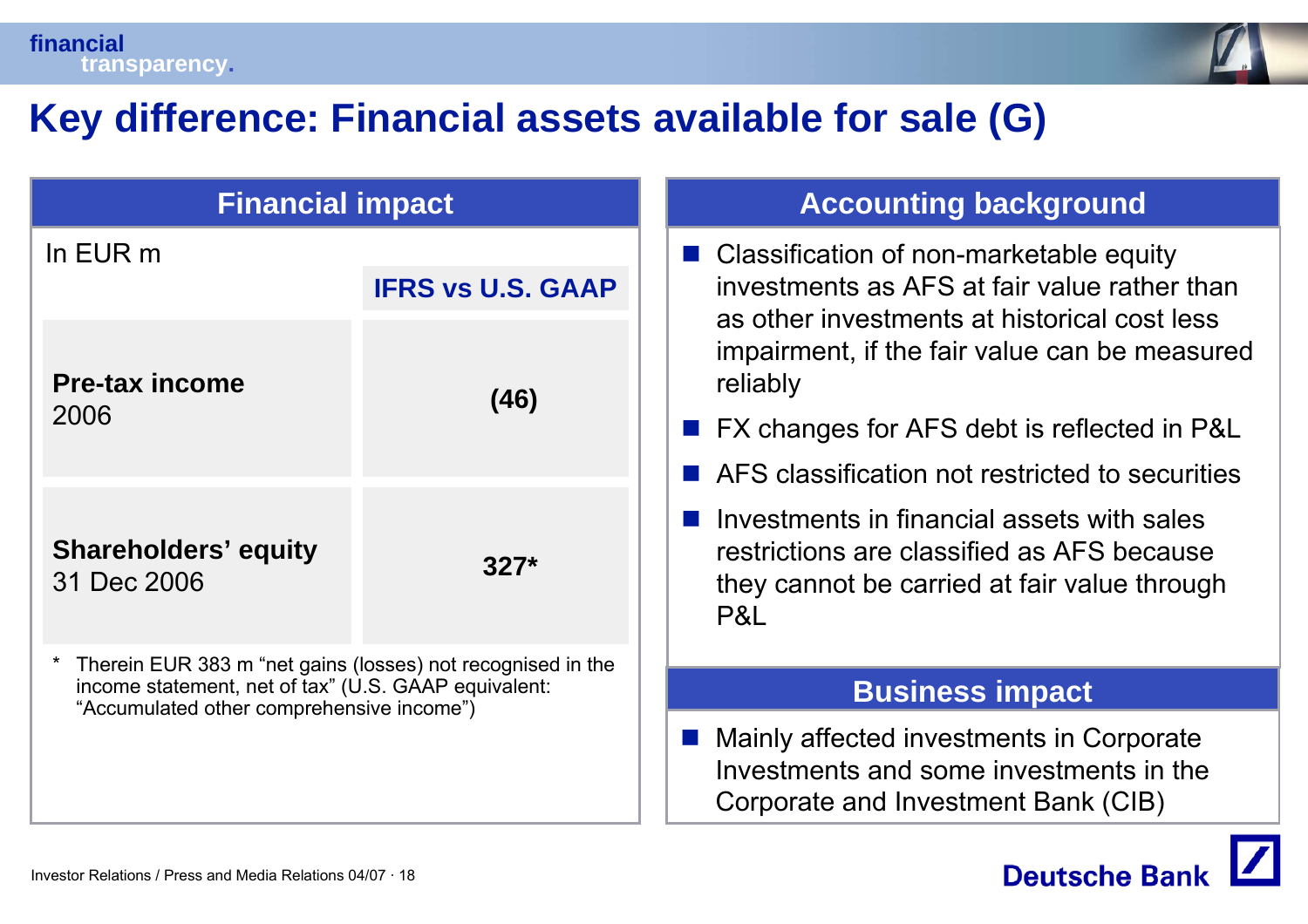

### **Key difference: Financial asset derecognition (H)**

| <b>Financial impact</b>                        |                          | <b>Accounting background</b>                                                                                    |
|------------------------------------------------|--------------------------|-----------------------------------------------------------------------------------------------------------------|
| In EUR m                                       | <b>IFRS vs U.S. GAAP</b> | Derecognition primarily based on risks and<br>rewards                                                           |
| <b>Pre-tax income</b><br>2006                  | <b>20</b>                | ■ Control only considered if the risks and<br>rewards analysis is inconclusive                                  |
| <b>Shareholders' equity</b><br>31 Dec 2006     | (20)                     | <b>Business impact</b><br>Different models mainly affect<br><b>COL</b><br>- the asset repackaging business; and |
| Minimal impact on total assets and liabilities |                          | - the trading businesses involving total return<br>swaps                                                        |

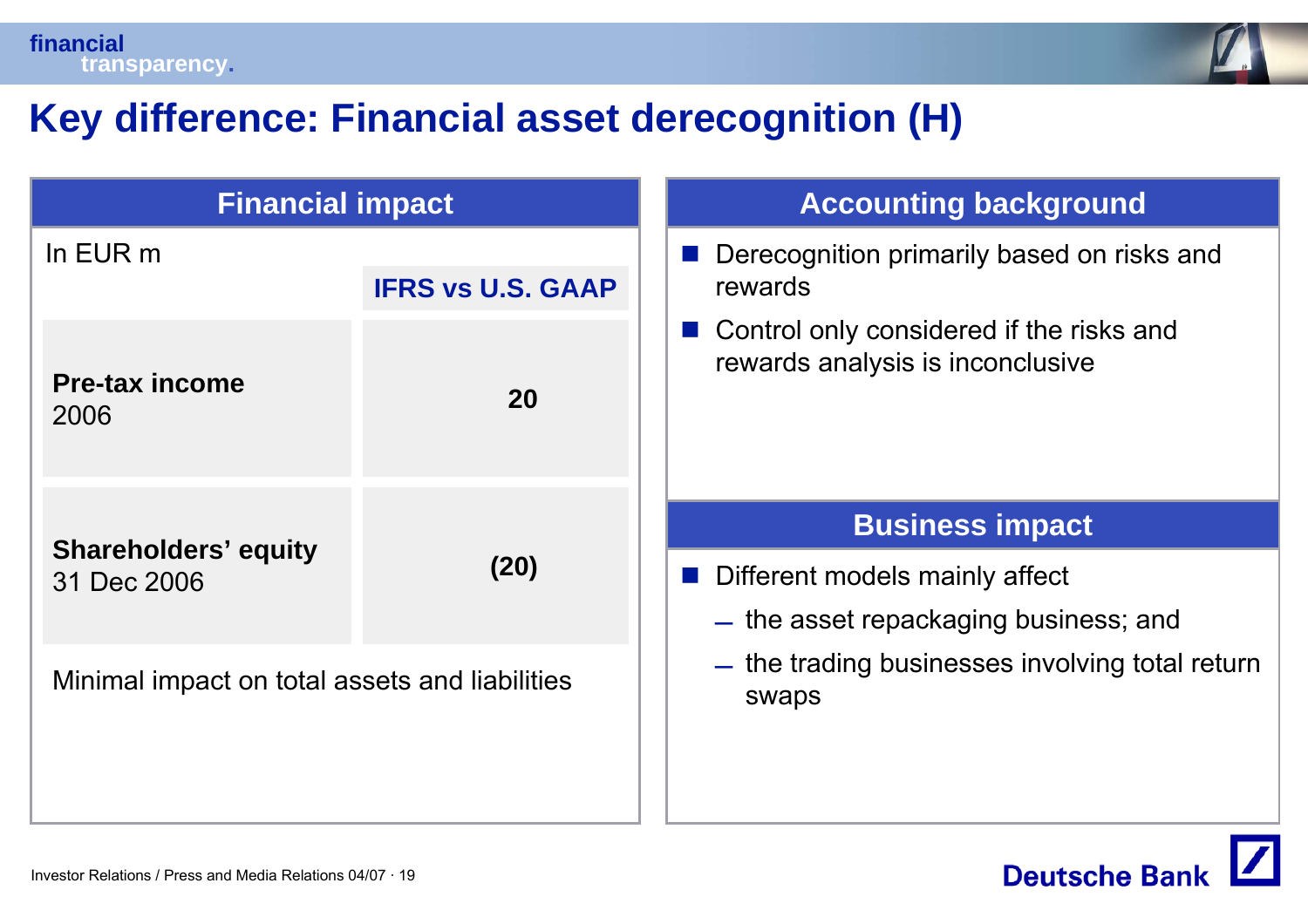

#### **Key difference: Real estate & leasing (I)**

| <b>Financial impact</b>                                                                                    |                          | <b>Accounting background</b>                                                                                                                         |
|------------------------------------------------------------------------------------------------------------|--------------------------|------------------------------------------------------------------------------------------------------------------------------------------------------|
| In EUR m                                                                                                   | <b>IFRS vs U.S. GAAP</b> | ■ No deferral and amortization of gains arising<br>in sale and leasebacks if the sale is at fair<br>value                                            |
| <b>Pre-tax income</b><br>2006                                                                              | (17)                     | Different impairment trigger because the<br>impairment assessment is performed on a net<br>present value basis, not using undiscounted<br>cash flows |
|                                                                                                            |                          |                                                                                                                                                      |
|                                                                                                            |                          | <b>Business impact</b>                                                                                                                               |
| <b>Shareholders' equity</b><br>31 Dec 2006                                                                 | 45                       | $\blacksquare$ The pre-tax impact mainly represents the<br>reversal of amortization of gains on sale and<br>leasebacks                               |
| EUR 67 m decrease in balance sheet due to                                                                  |                          | The equity impact is due to                                                                                                                          |
| sale and leasebacks with continuing involve-<br>ment where IFRS does not prohibit recognition<br>as a sale |                          | - upfront recognition of gains on sale<br>and leasebacks of EUR 85 m                                                                                 |

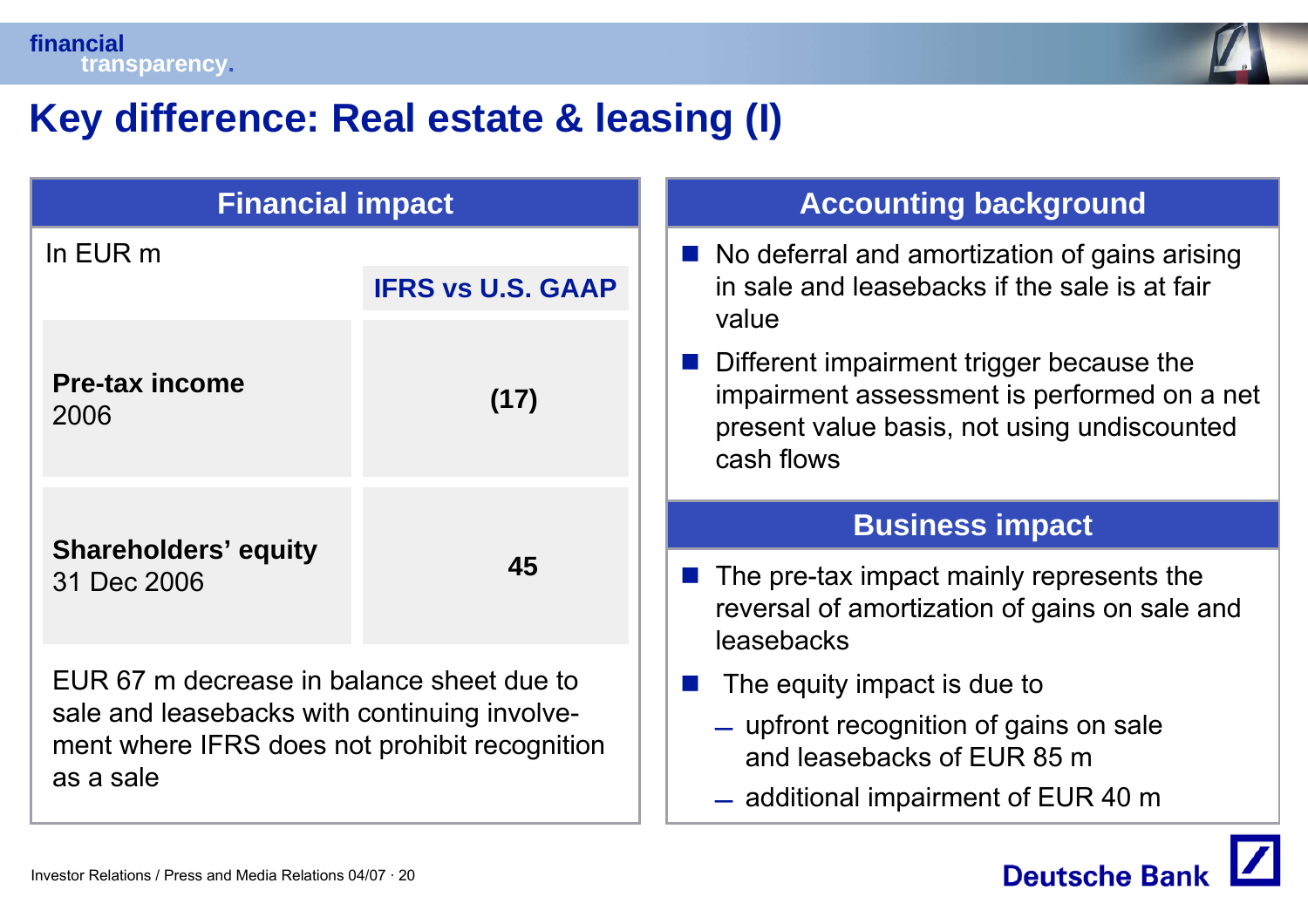

### **Key difference: Share-based compensation (J)**

| <b>Financial impact</b>                                                                                                                                                                                      |                          | <b>Accounting background</b>                                                                                                                                                  |
|--------------------------------------------------------------------------------------------------------------------------------------------------------------------------------------------------------------|--------------------------|-------------------------------------------------------------------------------------------------------------------------------------------------------------------------------|
| In EUR m                                                                                                                                                                                                     | <b>IFRS vs U.S. GAAP</b> | <b>Expense amortization for early retirement is not</b><br>from grant to vesting date but instead to the date<br>when the employee meets the eligibility criteria             |
| <b>Pre-tax income</b><br>2006                                                                                                                                                                                | 163                      | ■ Under IFRS this applies to all share awards<br>granted from 7 Nov 2002 whereas under U.S.<br>GAAP the application is only for awards granted<br>from 2006                   |
|                                                                                                                                                                                                              |                          | The remaining equity impact represents the<br>employee related taxes on these awards                                                                                          |
| <b>Shareholders' equity</b><br>31 Dec 2006                                                                                                                                                                   | $(36)^{*}$               | The positive P&L impact in 2006 arises from<br>expenses recognized in U.S. GAAP on awards<br>that under IFRS were fully recognized through<br>retained earnings on transition |
| Charge to retained earnings is EUR 380 m, largely offset by<br>increase in additional paid-in capital of EUR 344 m. Initial<br>charge against retained earnings as of 1 Jan 2006 was<br>EUR 543 m under IFRS |                          | <b>Business impact</b>                                                                                                                                                        |
|                                                                                                                                                                                                              |                          | The majority of the difference is attributable to<br>the Corporate and Investment Bank (CIB)<br>Timing difference will disappear by 2010                                      |

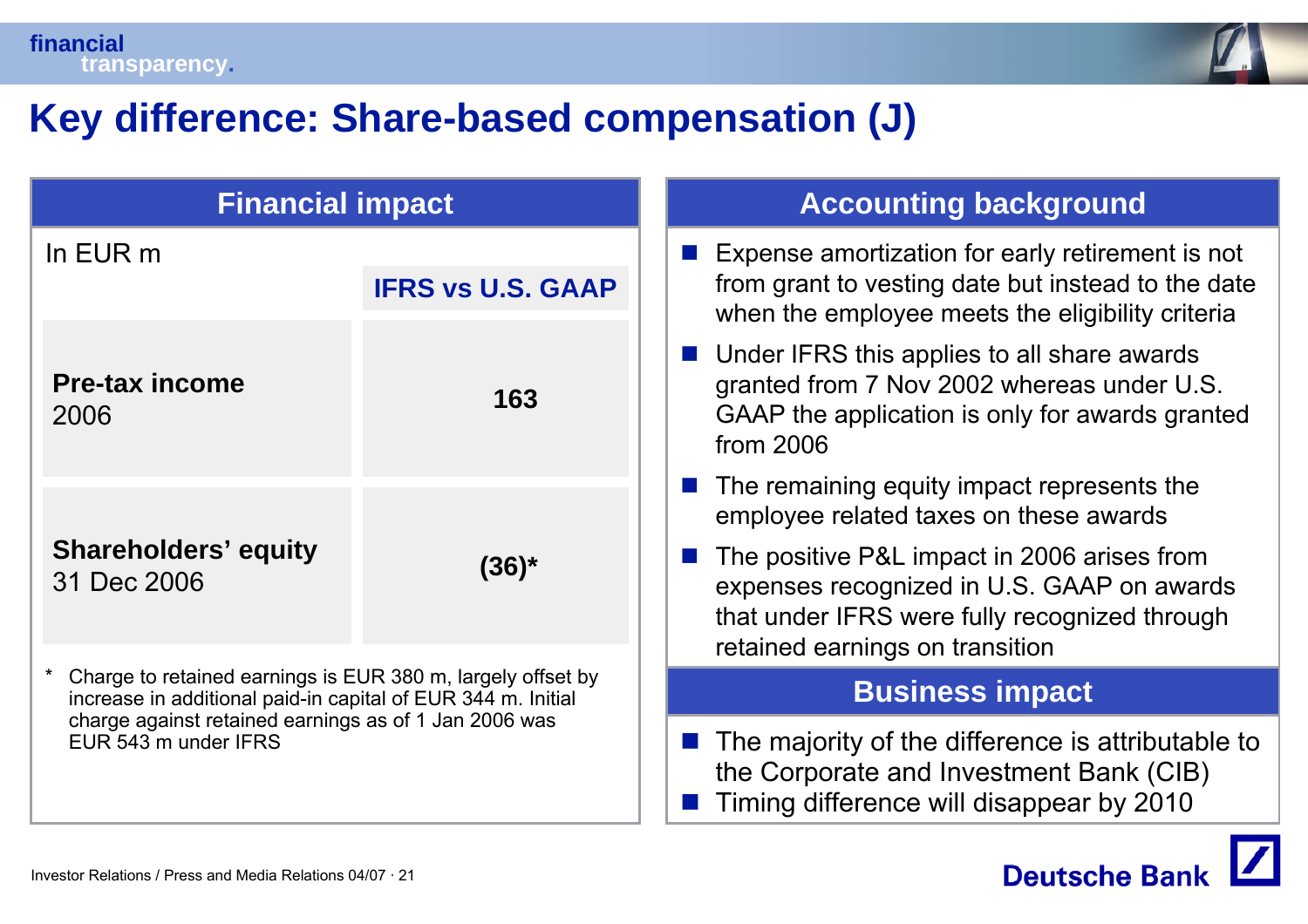

### **Key difference: Pensions (K)**

| <b>Financial impact</b>                                                                                                                                                                                                                                           |                          |  |  |
|-------------------------------------------------------------------------------------------------------------------------------------------------------------------------------------------------------------------------------------------------------------------|--------------------------|--|--|
| In EUR m                                                                                                                                                                                                                                                          |                          |  |  |
|                                                                                                                                                                                                                                                                   | <b>IFRS vs U.S. GAAP</b> |  |  |
| <b>Pre-tax income</b><br>2006                                                                                                                                                                                                                                     | 65                       |  |  |
| <b>Shareholders' equity</b><br>31 Dec 2006                                                                                                                                                                                                                        | $(157)^*$                |  |  |
| Represents the difference in the actuarial valuation between<br>1 January 2006 and 31 December 2006 net of income<br>statement and foreign exchange impacts. Initial charge<br>against retained earnings as of 1 Jan 2006 was<br>EUR 1,045 m (pre-tax) under IFRS |                          |  |  |

#### **Accounting background**

- F DB elected to recognize all previously unrecognized actuarial gains / losses in retained earnings at transition
- **Therefore, amortization of these gains and** losses was not required in the IFRS income statement
- We will apply the corridor approach to recognize future changes to actuarial gains / losses
- F During 2006, U.S. GAAP changed and the unrecognized actuarial gains / losses as of 31 Dec 2006 were recognized in equity, in accumulated OCI
- Income statement difference relating to the amortization of these gains and losses will continue due to different size of unrecognized actuarial gains / losses under IFRS compared to U.S. GAAP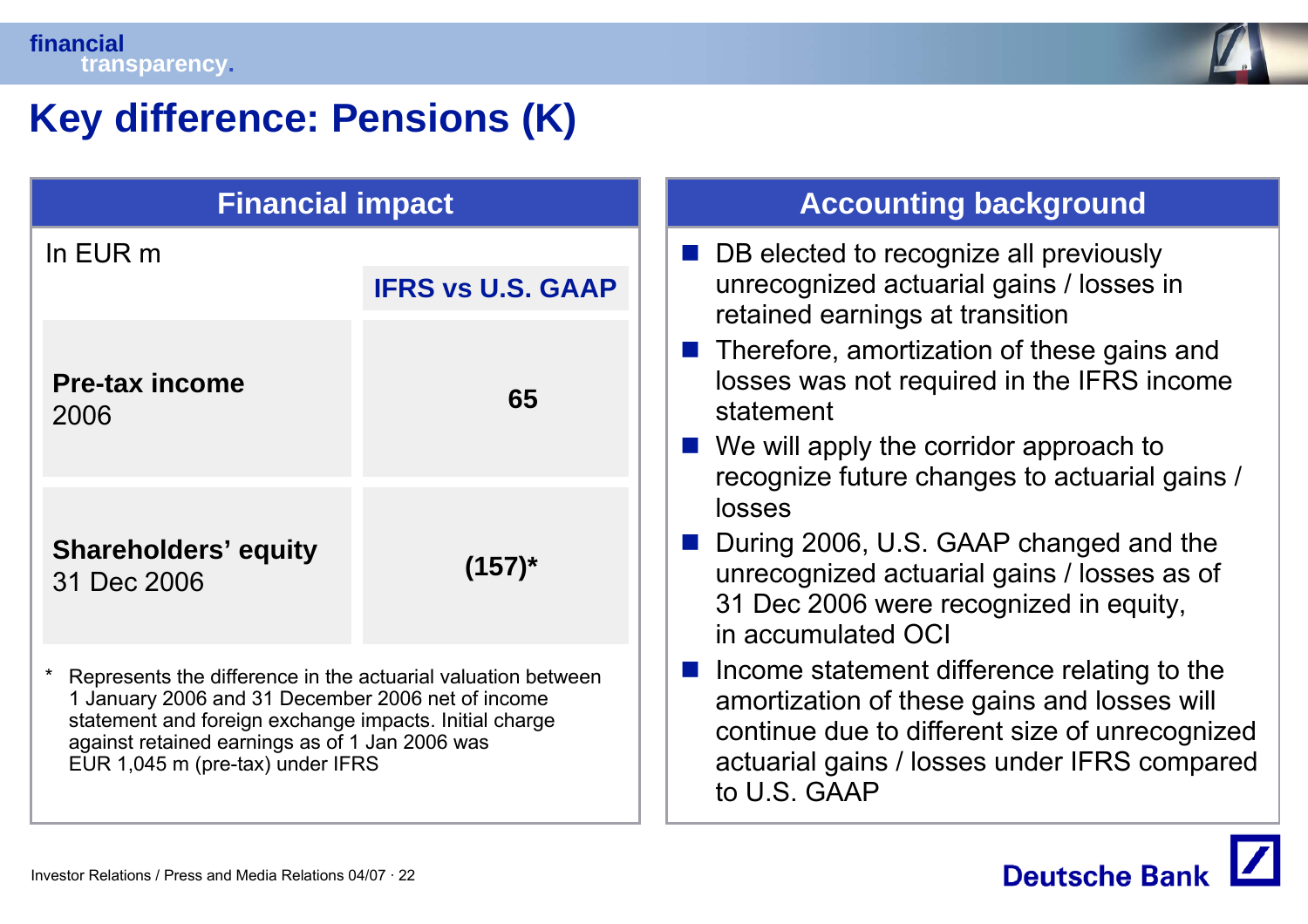

### **Key difference: Derivatives on DB shares (L)**

| <b>Financial impact</b>                                                                                |                          | <b>Accounting background</b>                                                                                                                                                                                                                        |
|--------------------------------------------------------------------------------------------------------|--------------------------|-----------------------------------------------------------------------------------------------------------------------------------------------------------------------------------------------------------------------------------------------------|
| In EUR m                                                                                               | <b>IFRS vs U.S. GAAP</b> | <b>E</b> IFRS requires derivatives indexed to, and<br>settled in, DB shares to be treated as equity<br>instruments                                                                                                                                  |
| <b>Pre-tax income</b><br>2006                                                                          | (94)                     | ■ Under U.S. GAAP these instruments are<br>treated as derivatives<br><b>Therefore under IFRS no trading income</b><br>arises compared to U.S. GAAP                                                                                                  |
| <b>Shareholders' equity</b>                                                                            | $(886)*$                 | $\blacksquare$ For physically settled short put options, a lia-<br>bility is established for the redemption amount                                                                                                                                  |
| 31 Dec 2006                                                                                            |                          | <b>Business impact</b>                                                                                                                                                                                                                              |
| Includes a decrease by EUR 850 m within "equity classified<br>as obligation to purchase common shares" |                          | $\blacksquare$ In 1Q2007, such transactions, which we enter<br>into as part of our market making activities,<br>have been restructured to a large extent to<br>reverse the impact on shareholders' equity<br>and Tier I capital as of 31 March 2007 |

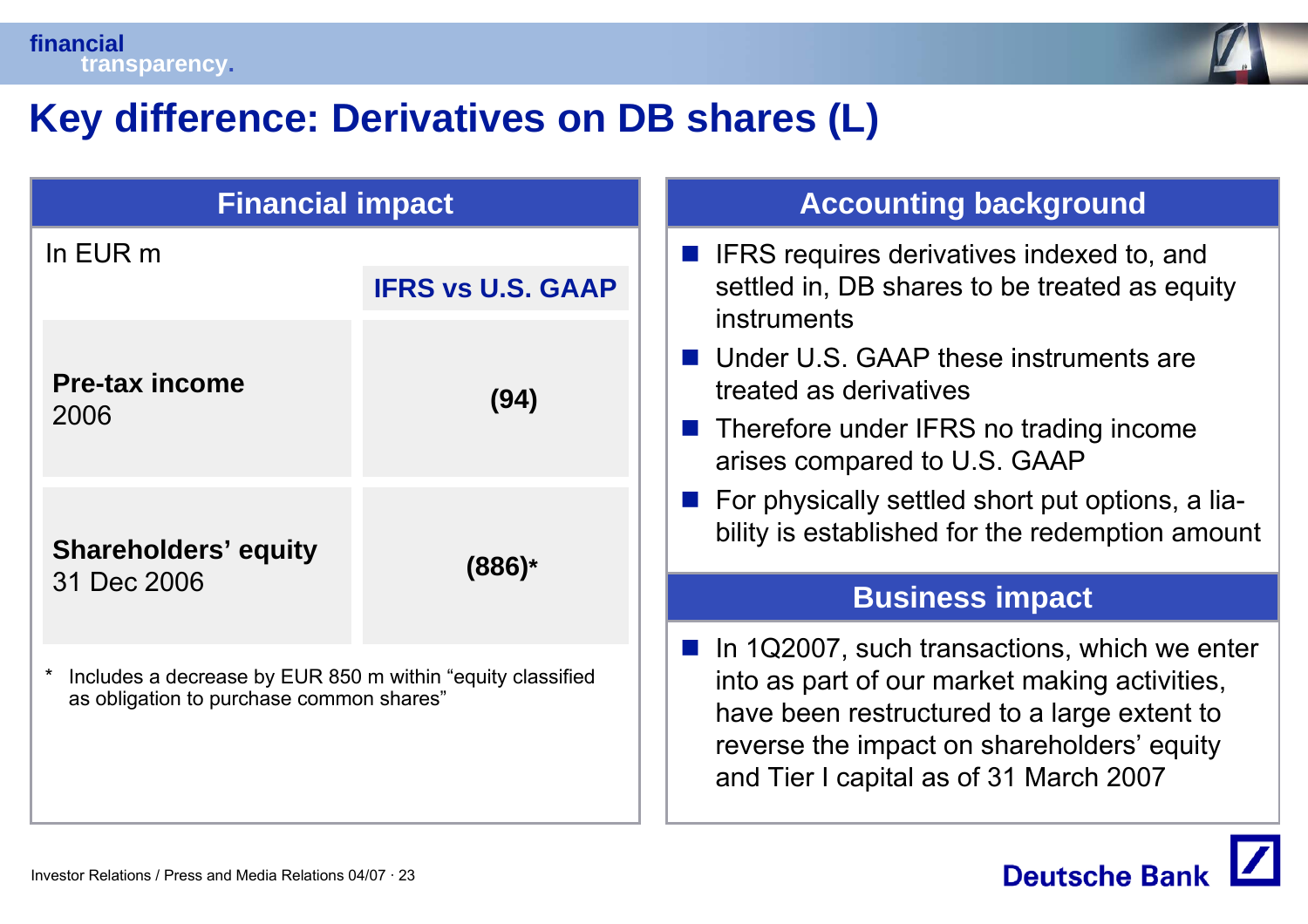

### **Key difference: Tax (O)**

| <b>Financial impact</b>                                                                                                                                                                               |                          | <b>Accounting background</b>                                                                                                                                                          |
|-------------------------------------------------------------------------------------------------------------------------------------------------------------------------------------------------------|--------------------------|---------------------------------------------------------------------------------------------------------------------------------------------------------------------------------------|
| In EUR m                                                                                                                                                                                              | <b>IFRS vs U.S. GAAP</b> | Tax impact of aforementioned differences<br>Share-based compensation impact:                                                                                                          |
| <b>Tax</b><br>2006                                                                                                                                                                                    | $(37)^{(1)}$             | - Deferred tax assets on share-based<br>compensation schemes are calculated<br>- based on share price at quarter end<br>- for all awards outstanding<br>(proportionally) or delivered |
| <b>Shareholders' equity</b><br>31 Dec 2006                                                                                                                                                            | 1,034 $^{(2)}$           | - Tax deduction driven by local tax law<br>- UK and US: linked to share price at<br>delivery<br>- elsewhere: deduction is fixed                                                       |
| (1) Minimal impact from share-based compensation<br>(2) Thereof EUR 552 m from tax impact of all aforementioned<br>differences (except consolidation), and EUR 482 m from<br>share-based compensation |                          | <b>Share price impact</b><br>Share price movements can increase<br>volatility of equity and tax line in P&L, thus<br>also impact on ratios (RoE, BIS Tier I, EPS)                     |

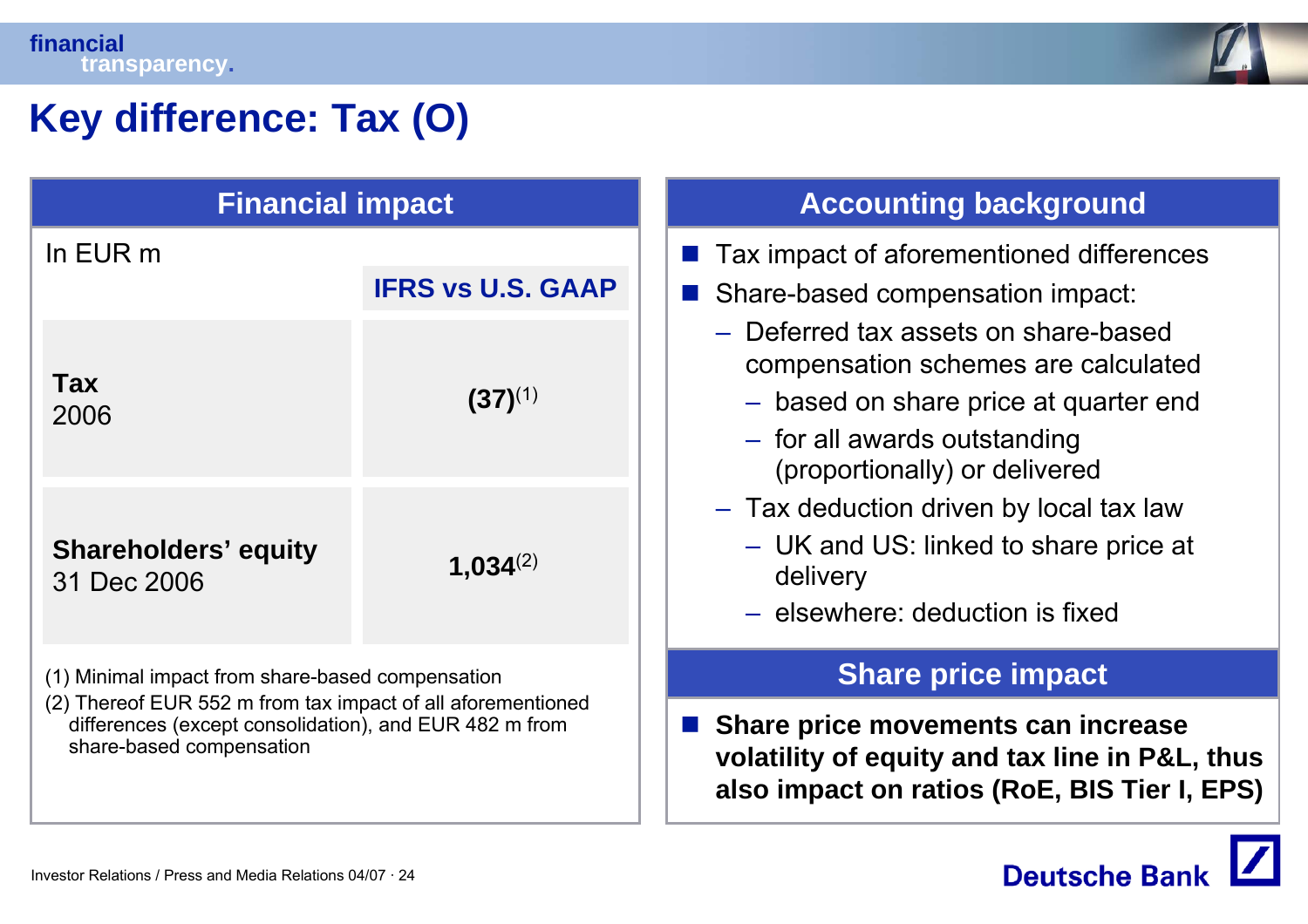

#### **Tax impact from share-based compensation: Two scenarios**

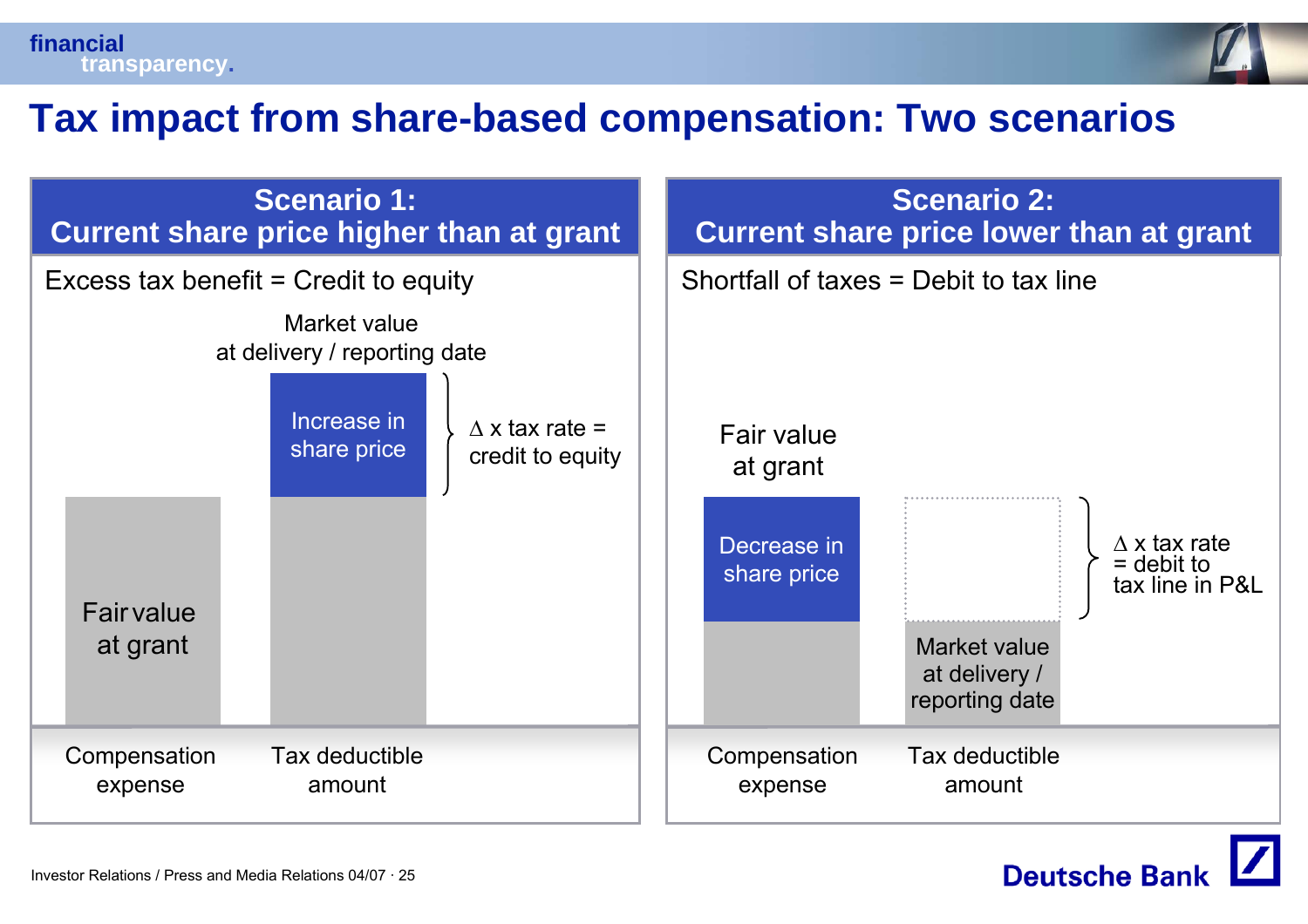

**Deutsche Bank** 

### **Tax impact from share-based comp under IFRS: Example**

Assumptions: Grant of one share on 1 Jan of year 1 at 100, 4-year vesting period, straight-line amortization, 40% tax rate

| <b>Scenario 1:</b><br>Share price is 150 at end of year 2                  |                           | <b>Scenario 2:</b><br>Share price is 50 at end of year 2                   |                              |
|----------------------------------------------------------------------------|---------------------------|----------------------------------------------------------------------------|------------------------------|
| <b>Accounting view</b><br>Accumulated compensation                         |                           | <b>Accounting view</b><br>Accumulated compensation                         |                              |
| expense after 2 years<br>(50)<br><b>20</b><br>Related deferred tax benefit |                           | expense after 2 years<br>(50)<br>Related deferred tax benefit<br><b>20</b> |                              |
| 30                                                                         | $\Delta$ 10<br>Excess tax | 30                                                                         | $\Delta(10)$<br>Shortfall of |
| <b>Tax view</b>                                                            | benefit<br>$=$ credit to  | <b>Tax view</b>                                                            | taxes<br>$=$ debit to tax    |
| Tax deductible amount<br>after 2 years<br>(75)                             | equity                    | Tax deductible amount<br>after 2 years<br>(25)                             | line $(P&L)$                 |
| Related deferred tax benefit<br>30                                         |                           | Related deferred tax benefit<br>10                                         |                              |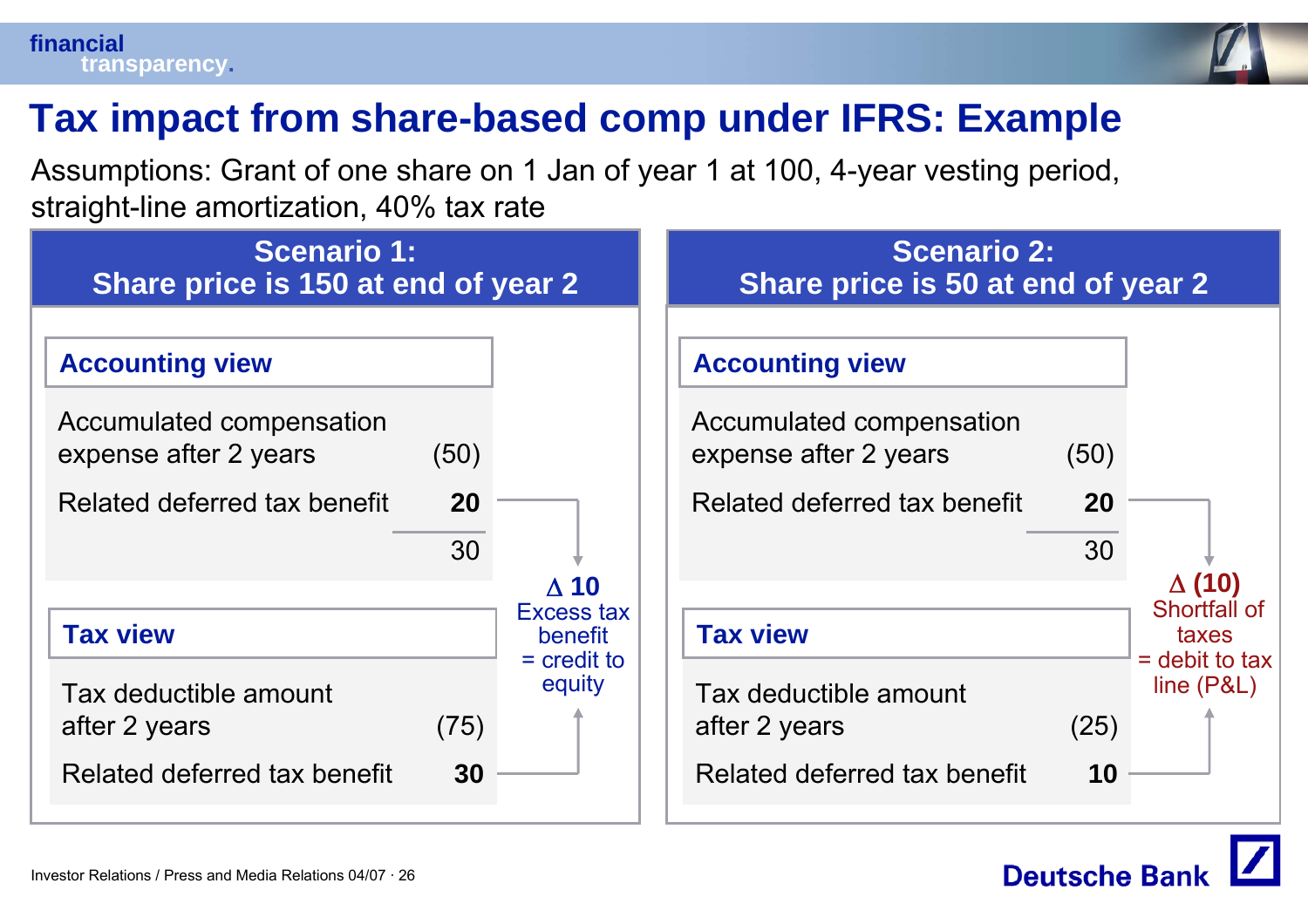

## **Equity reclassifications reduce future net income charges**

| <b>Financial impact</b>                                |                                         |                                                |  |  |
|--------------------------------------------------------|-----------------------------------------|------------------------------------------------|--|--|
| As of 1 Jan 2006,<br>in EUR bn                         | <b>Debit to</b><br>retained<br>earnings | <b>Credit to</b><br>other equity<br>components |  |  |
| <b>Tax reversal</b>                                    | (2.1)                                   | 2.1                                            |  |  |
| <b>Currency</b><br>translation<br>adjustments<br>(CTA) | (1.4)                                   | 1.4                                            |  |  |
| Share-based comp /<br>early retirement                 | (0.5)                                   | 0.5                                            |  |  |

#### **Explanation**

#### **Tax reversal:**

**Future sales of industrial holdings** will not result in a change to the reported tax expense

#### **CTA:**

**Future sales of foreign operations would not** result in charge to net income

#### **Share-based comp:**

■ Acceleration of deferred compensation, therefore no further charge to net income

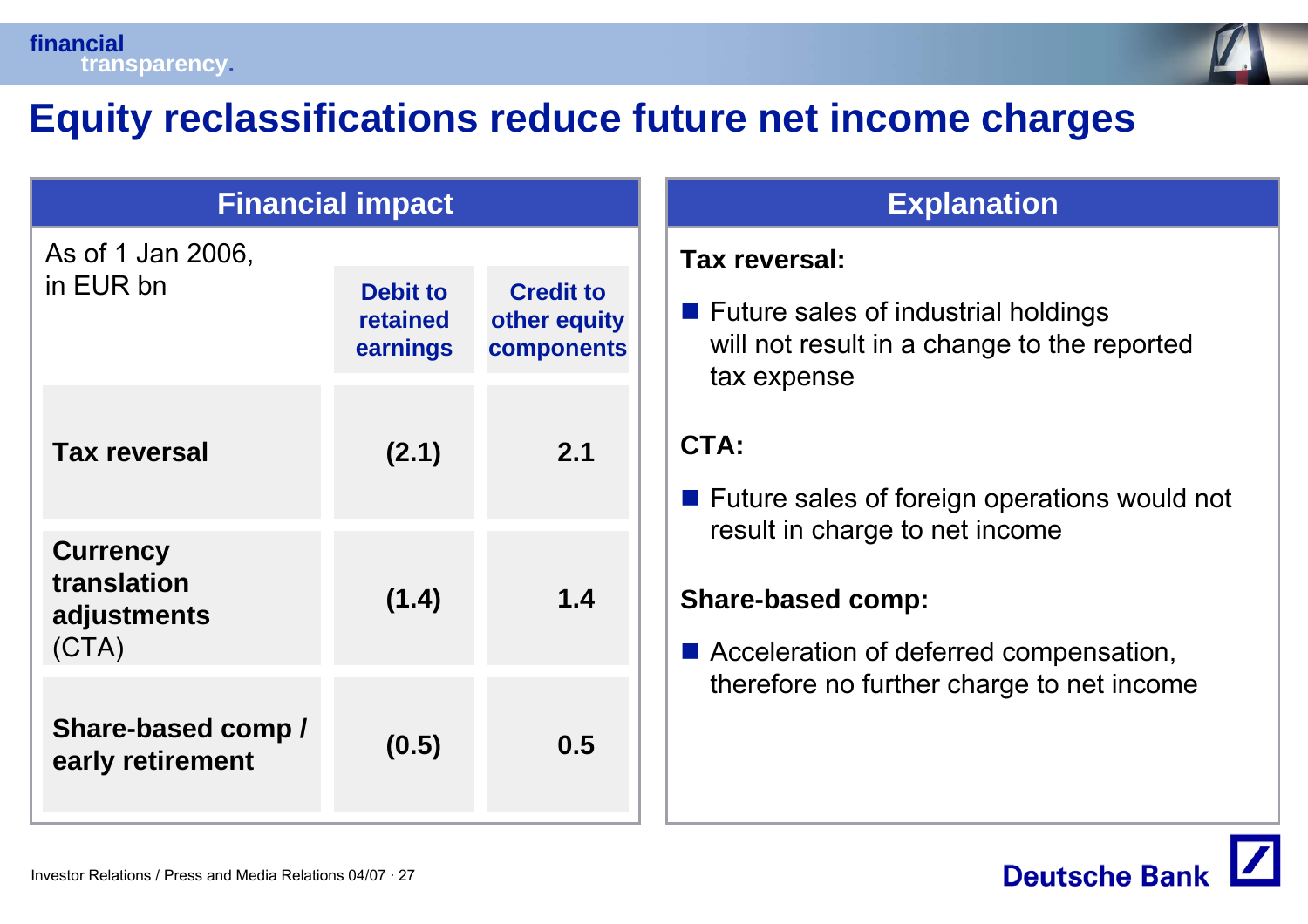

#### **IFRS impact on provision for credit losses**

- When a loan is identified as impaired, the impairment loss is measured as the difference between the carrying amount of the loan and the net present value of expected future cash flows
- **Under IFRS the accretion of the net present value of the written down amount of the loan due to the** passage of time is recognized as interest revenues; under U.S. GAAP this effect was recorded under provision for credit losses

#### $\rightarrow$ **Impact: Higher provision for credit losses under IFRS**

■ Conversely, any cash received on impaired loans must be recorded against principal under IFRS whilst under U.S. GAAP incoming cash payments were booked against principal or interest upon management's discretion

#### Î**Impact: Lower provision for credit losses under IFRS**

- The net effect of the above for 2006 was an increase in provision for credit losses and a corresponding increase in interest income under IFRS
- **Other drivers for the difference in provision for credit losses include the use of the fair value option** for loans and loan commitments as well as changes in the group of consolidated companies

|                                                           | <b>IFRS vs U.S. GAAP</b> |
|-----------------------------------------------------------|--------------------------|
| <b>Provision for credit losses, 2006</b>                  | 18                       |
| Investor Relations / Press and Media Relations 04/07 · 28 | Deutsche Bank            |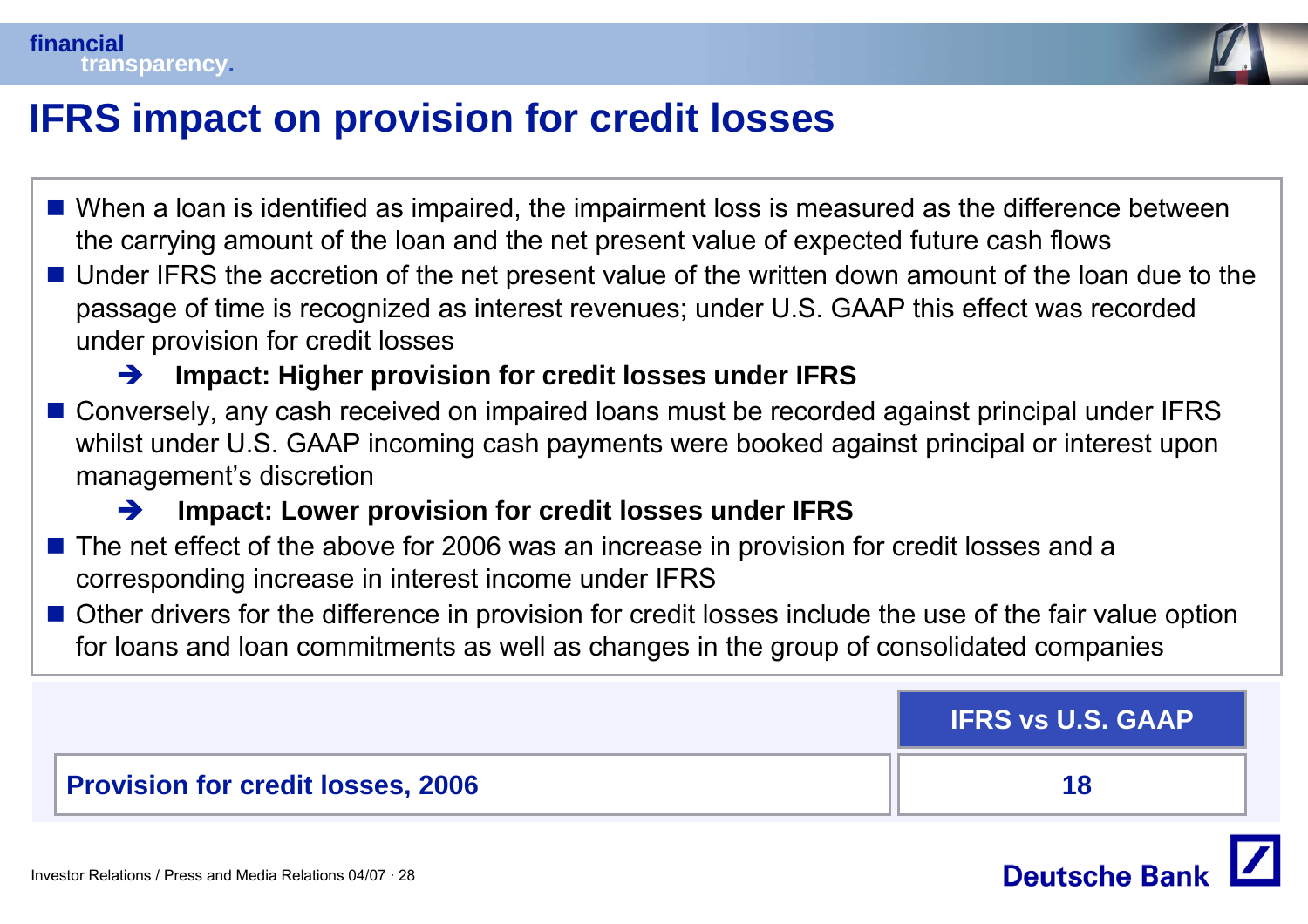



**Deutsche Bank** 

## **Overview of impact – Balance sheet as at 31 Dec 2006**

In EUR bn



(1) Mark-to-market

(2) Relating to the period between trade and settlement dates for spot transactions

Note: Numbers may not add up due to rounding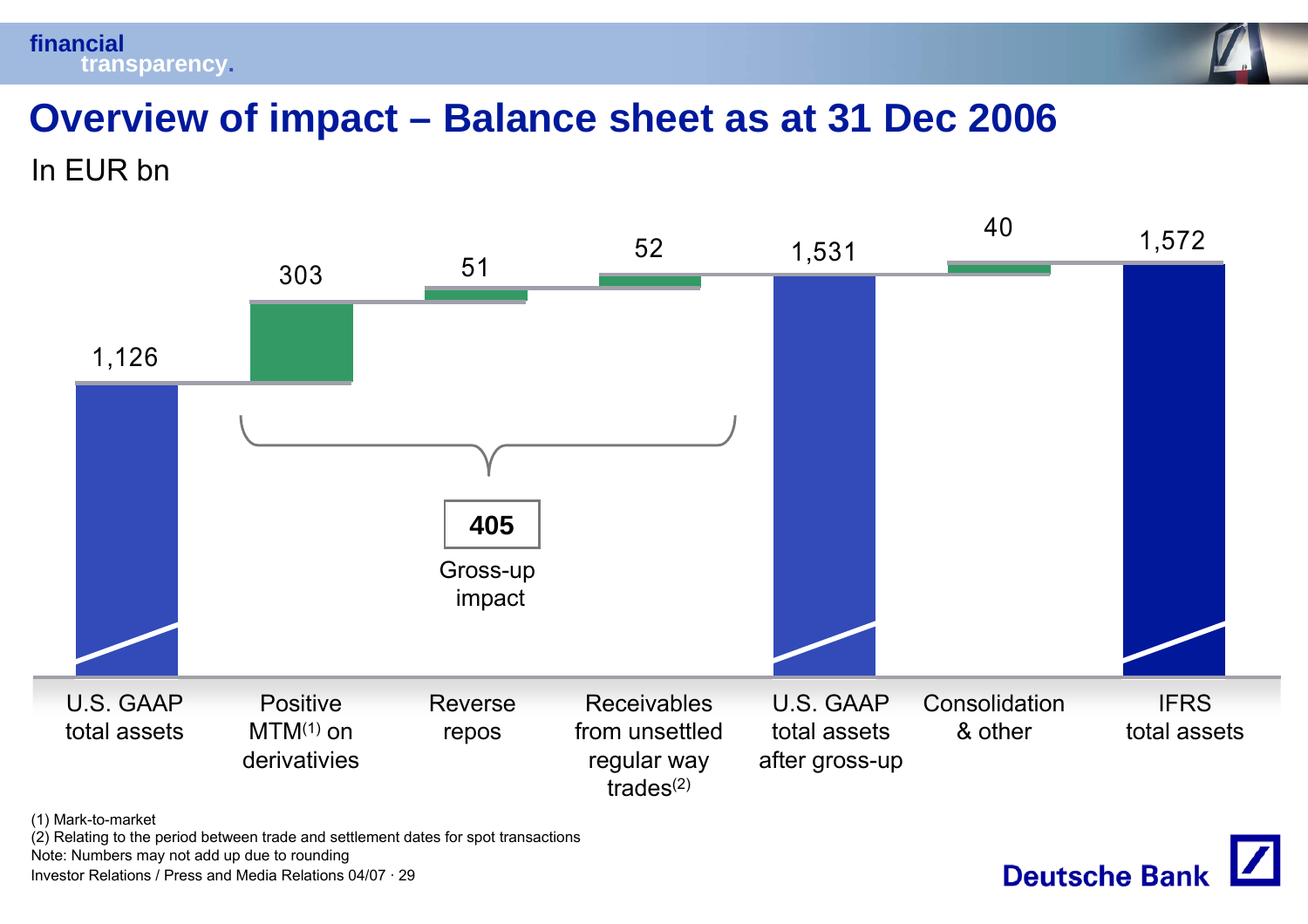

**Deutsche Bank** 

## **IFRS grosses up the balance sheet, but risk is unchanged**

| <b>Financial impact</b>                                                                  |                          | <b>Explanation</b>                                                                                                                                                  |
|------------------------------------------------------------------------------------------|--------------------------|---------------------------------------------------------------------------------------------------------------------------------------------------------------------|
| Impact of different<br>netting rules on the<br>balance sheet, in<br>EUR bn (31 Dec 2006) | <b>IFRS vs U.S. GAAP</b> | ■ IFRS does not have specific netting guidance<br>for derivatives, repos / reverse repos and<br>unsettled regular way trades<br>■ Consequently, IFRS requires gross |
| <b>Positive MTM on</b><br>derivatives                                                    | 303                      | presentation in many cases, resulting in a<br>significant increase in total assets                                                                                  |
| <b>Reverse repos</b>                                                                     | 51                       |                                                                                                                                                                     |
| <b>Receivables from</b>                                                                  |                          | <b>Business impact</b>                                                                                                                                              |
| unsettled regular<br>way trades*                                                         | 52                       | ■ The gross-up neither affected shareholders'<br>equity nor reported income and expenses                                                                            |
| Total gross-up impact                                                                    | 405                      | ■ Underlying risk and risk-weighted positions<br>are unchanged                                                                                                      |

\* Relating to the period between trade and settlement dates for spot transactions Note: Numbers may not add up due to rounding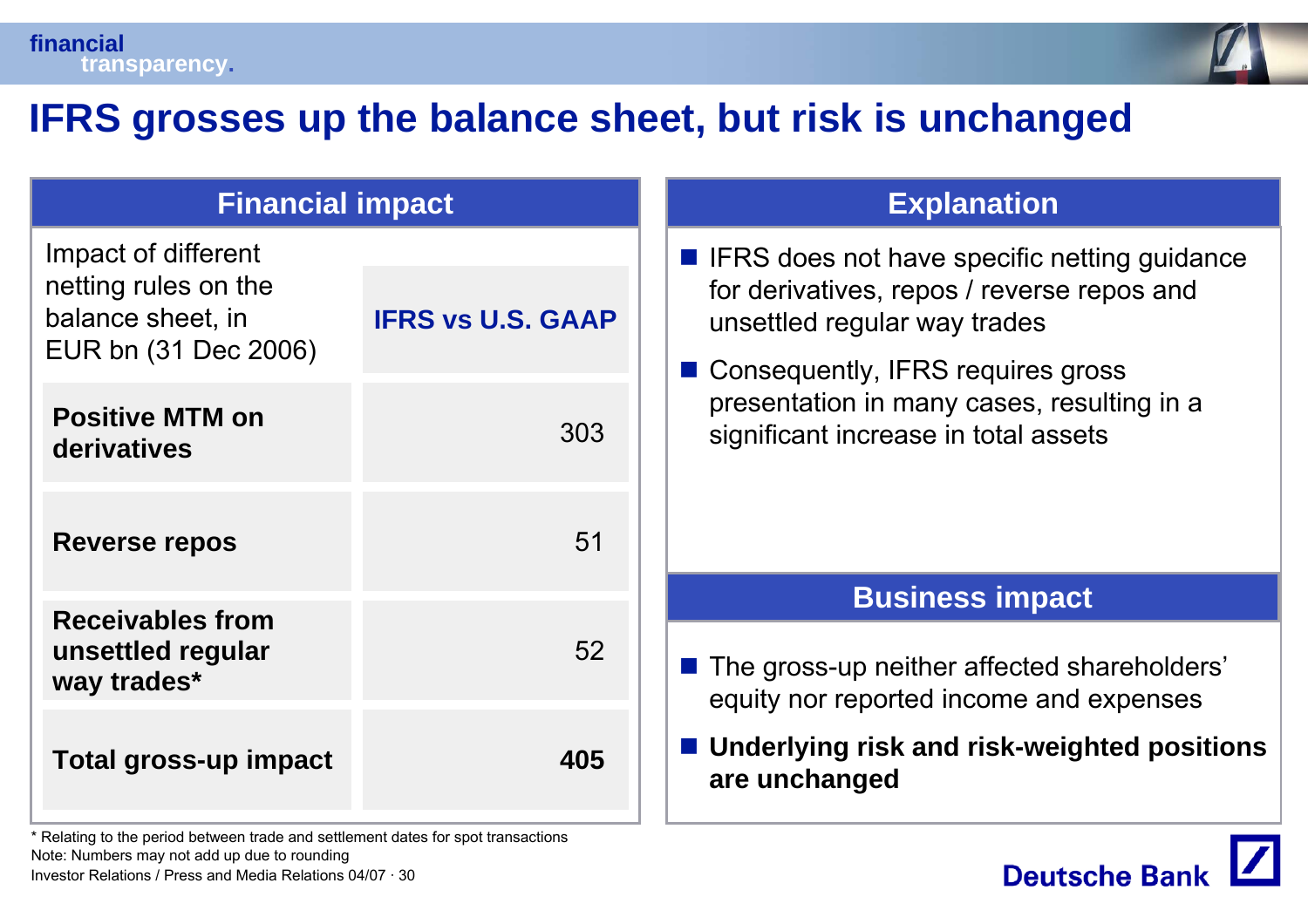

### **Key difference: Regulatory capital**

| <b>Financial impact</b>                   |             |                                    | <b>Explanation</b>                                                                                                                   |
|-------------------------------------------|-------------|------------------------------------|--------------------------------------------------------------------------------------------------------------------------------------|
| 31 Dec 2006,<br>in EUR m                  | <b>IFRS</b> | <b>IFRS vs</b><br><b>U.S. GAAP</b> | ■ IFRS requires derivatives indexed to<br>and settled in DB shares to be treated<br>as equity instruments which had the effect of    |
| <b>BIS core capital</b><br>(Tier I)       | 23,539      | (959)                              | reducing Tier I capital<br>$\blacksquare$ This effect will be substantially reduced in<br>2007 as the business activity has changed  |
| <b>BIS core capital</b><br>ratio (Tier I) | 8.5%        | $(0.4)$ ppt                        | ■ Decrease of the BIS risk position resulting<br>from changes to the carrying value of assets<br>which are part of the risk position |
| <b>BIS risk position</b>                  | 275,459     | (178)                              |                                                                                                                                      |
|                                           |             |                                    |                                                                                                                                      |

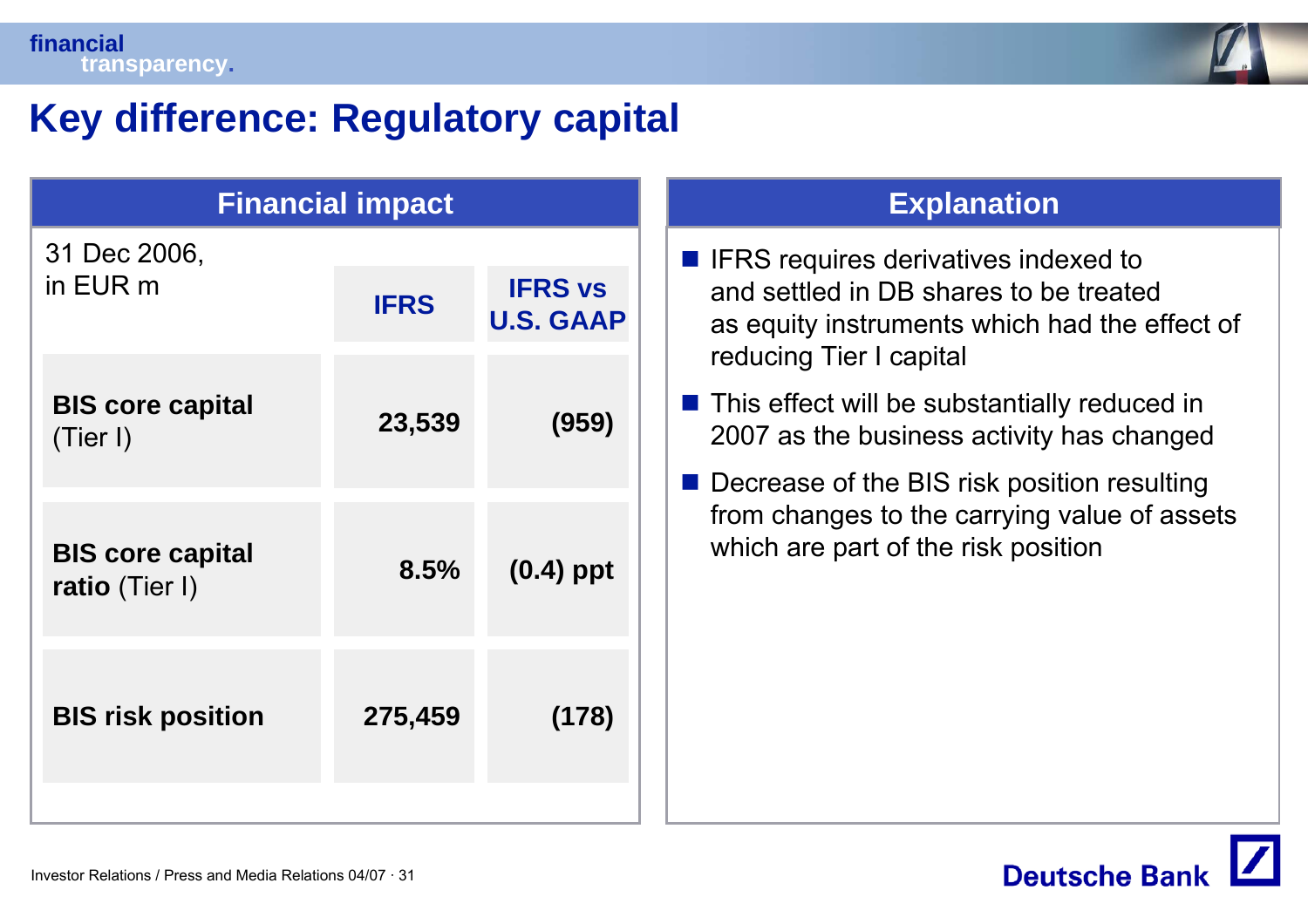



**Deutsche Bank** 

### **IFRS shareholders' equity vs IFRS BIS core capital**

As of 31 Dec 2006, in EUR m



Investor Relations / Press and Media Relations 04/07 · 32Note: Numbers may not add up due to rounding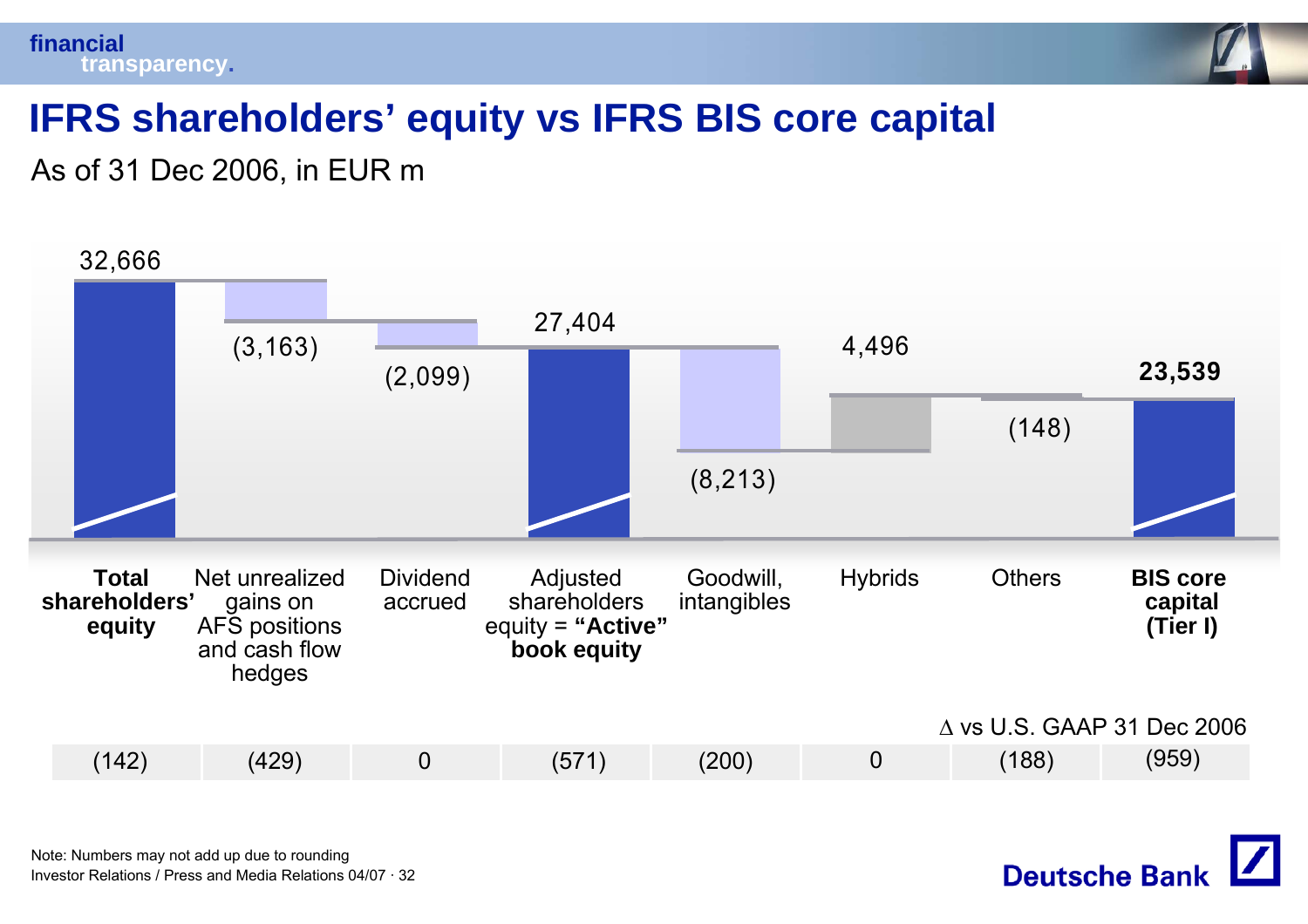

#### **Key differences: EPS and RoE**

| <b>Financial impact</b>                              |         |                                                   |         | <b>Explanation</b>                                                                                                                                                                             |
|------------------------------------------------------|---------|---------------------------------------------------|---------|------------------------------------------------------------------------------------------------------------------------------------------------------------------------------------------------|
| 2006, in EUR                                         |         | <b>IFRS vs</b><br><b>IFRS</b><br><b>U.S. GAAP</b> |         | ■ Basic EPS was negatively impacted by treating<br>early retirement awards as outstanding shares                                                                                               |
| <b>Earnings</b><br>per                               | basic   | 12.96                                             | (0.35)  | ■ Dilution increased due to accelerated expense<br>amortization for share-based compensation and<br>the different method to calculate the year to<br>date average number of shares outstanding |
| share                                                | diluted | 11.48                                             | (0.07)  | RoE is higher under IFRS in 2006 mainly due to<br>averaging effect arising from actuarial losses on<br>pension schemes which reduced equity for IFRS                                           |
| <b>Pre-tax return</b><br>on average active<br>equity |         | 32.8%                                             | 2.4 ppt | on 1 Jan 2006 whereas for US GAAP it was only<br>reflected as of 31 Dec 2006<br>derivatives linked to and settled by delivery of DB<br>shares resulting in a decrease of equity                |

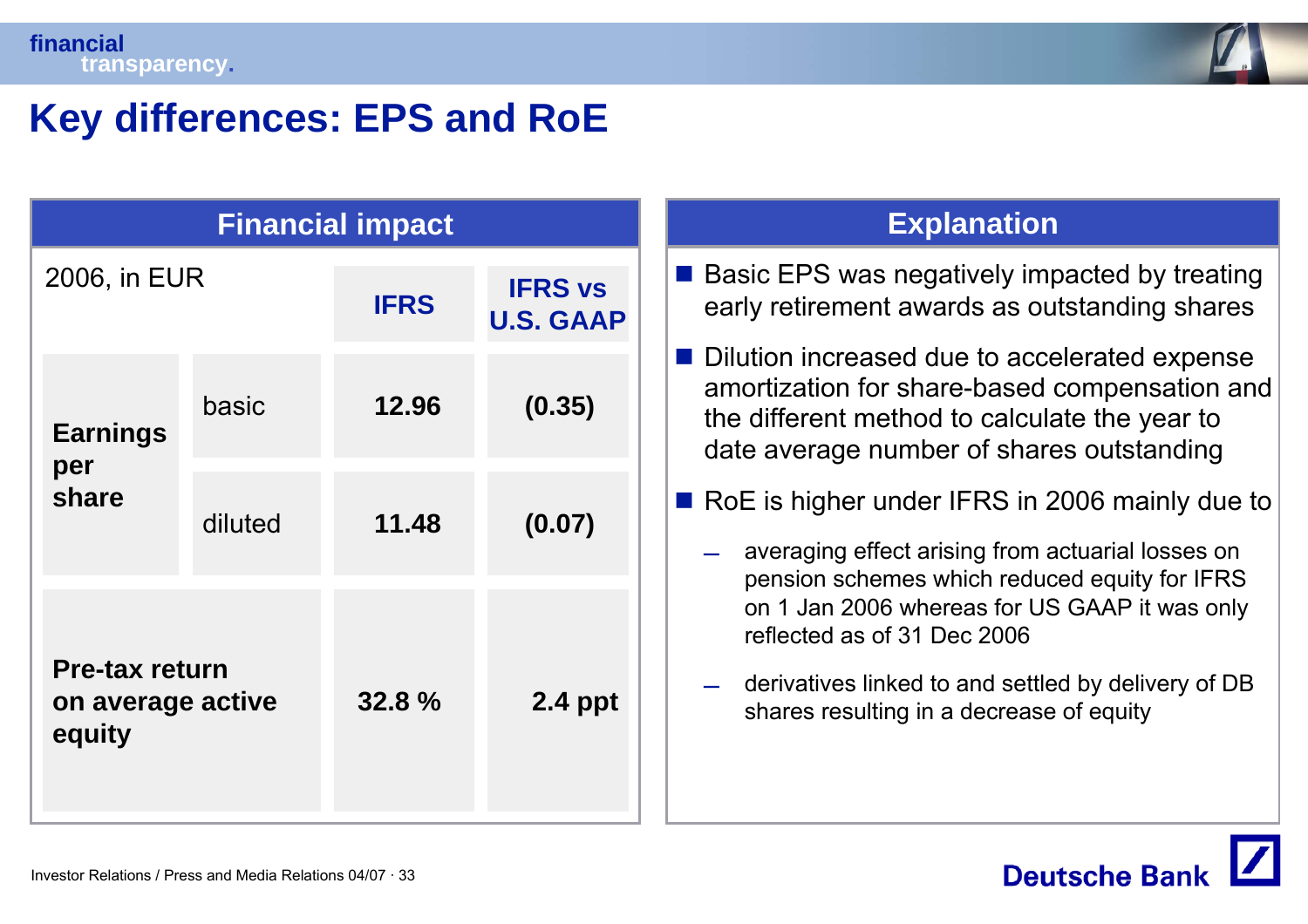

## **Agenda**

| 1 Introduction               | Anthony di lorio                           |
|------------------------------|--------------------------------------------|
| 2 Impact and key differences | Martin Edelmann,<br><b>Charlotte Jones</b> |
| 3 Summary                    | Anthony di lorio                           |

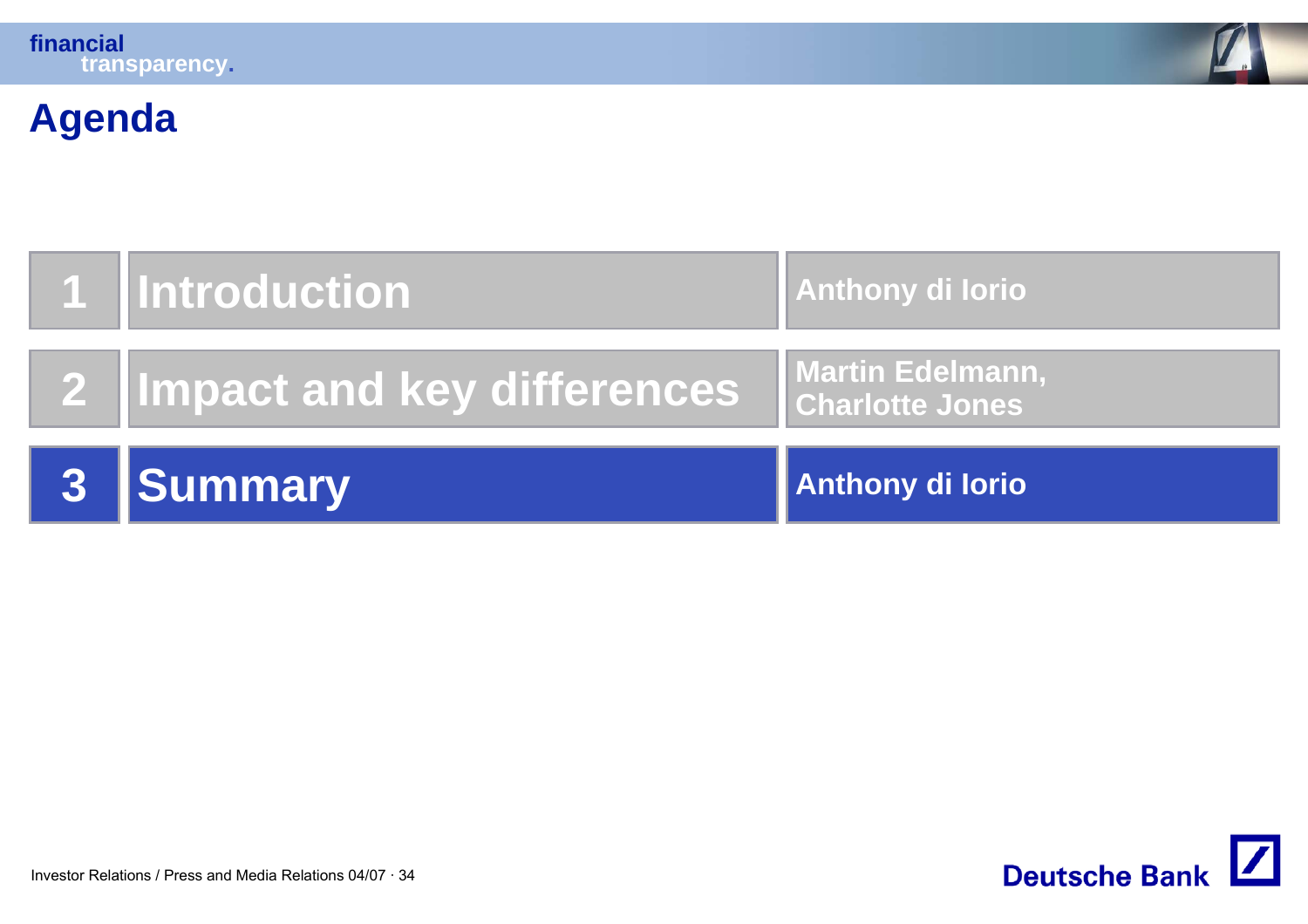

#### **Summary**

The application of IFRS will not change…

- … how we manage our businesses and our business strategy
- … our cash flows
- **E.** ... our risk and capital management
- … our dividend policy

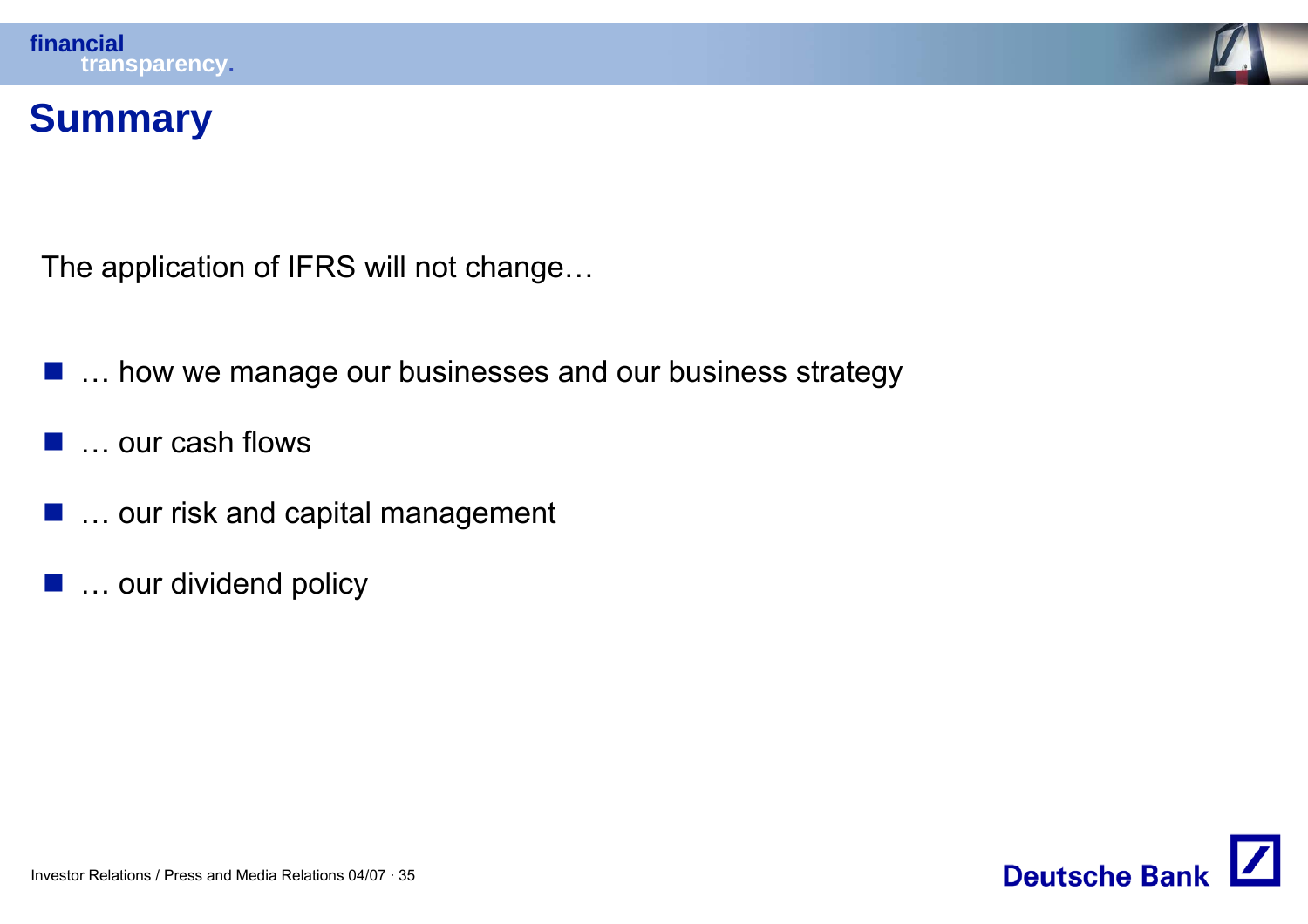

### **Streamlining financial disclosure (1)**

- Historical presentation has included different formats to provide greater transparency of the impact of our management agenda
	- Reported
	- Underlying
	- $\mathcal{L}^{\text{max}}_{\text{max}}$  and  $\mathcal{L}^{\text{max}}_{\text{max}}$  and  $\mathcal{L}^{\text{max}}_{\text{max}}$ Target
- Significant progress on management agenda since 2002
- With transition to IFRS we take the opportunity to streamline our disclosure

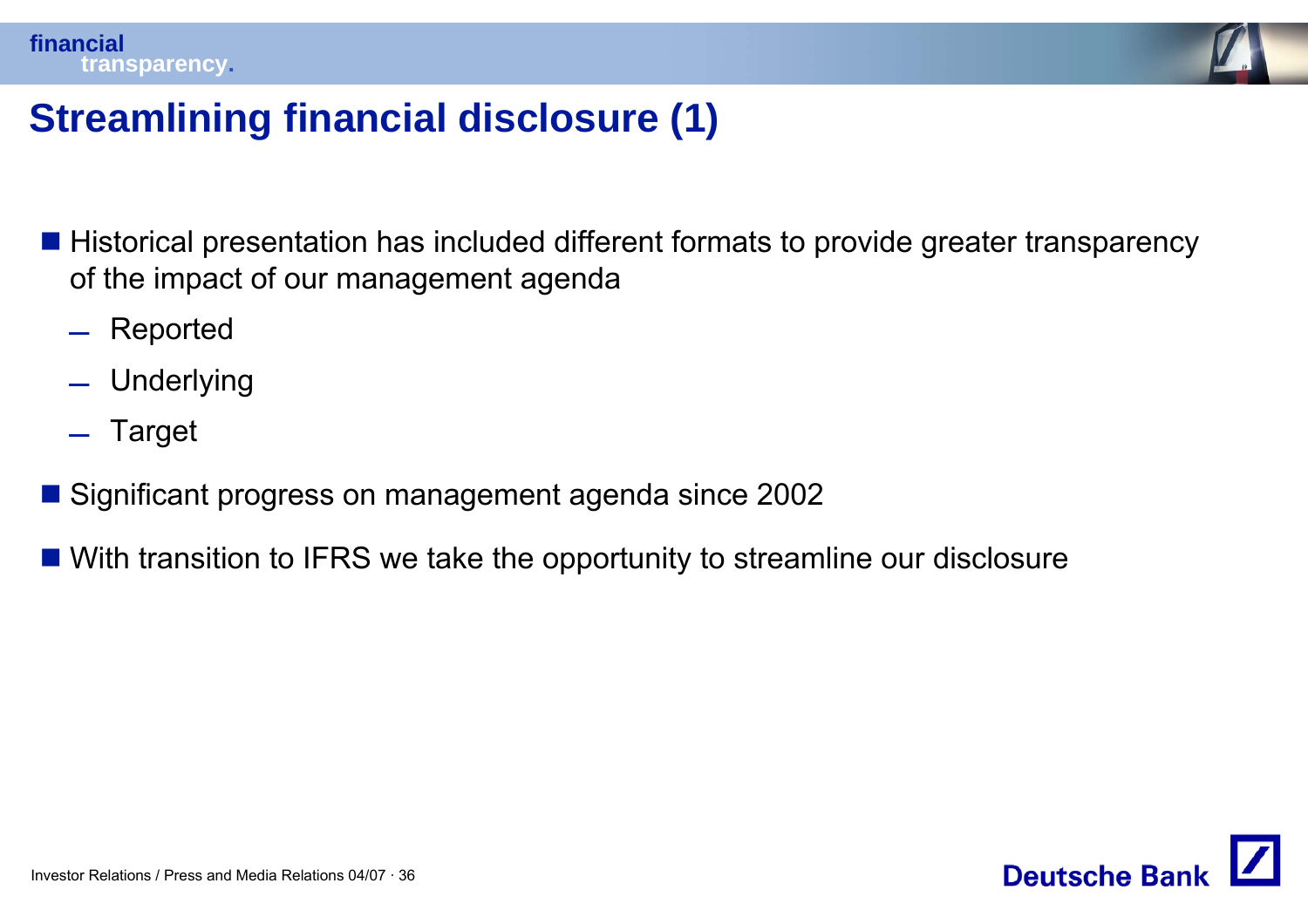

### **Streamlining financial disclosure (2)**

#### **Future focus will be on reported P&L**

- Previously indicated intent to eliminate 'underlying' results and focus on reported figures
- Differences between 'underlying' and reported substantially reduced
- IFRS presentation requires fewer adjustments (e.g. provision for off-balance-sheet exposure, minority interest)
- Continue to highlight special financial events as part of results discussion

#### ■ Consistent definition of targets

- Target definition will exclude significant gains or charges if they are not indicative of the future performance of our core businesses
- All our targets (RoE, EPS, Vision 2008) will be tracked on this basis

#### **Further increase clarity and consistency**

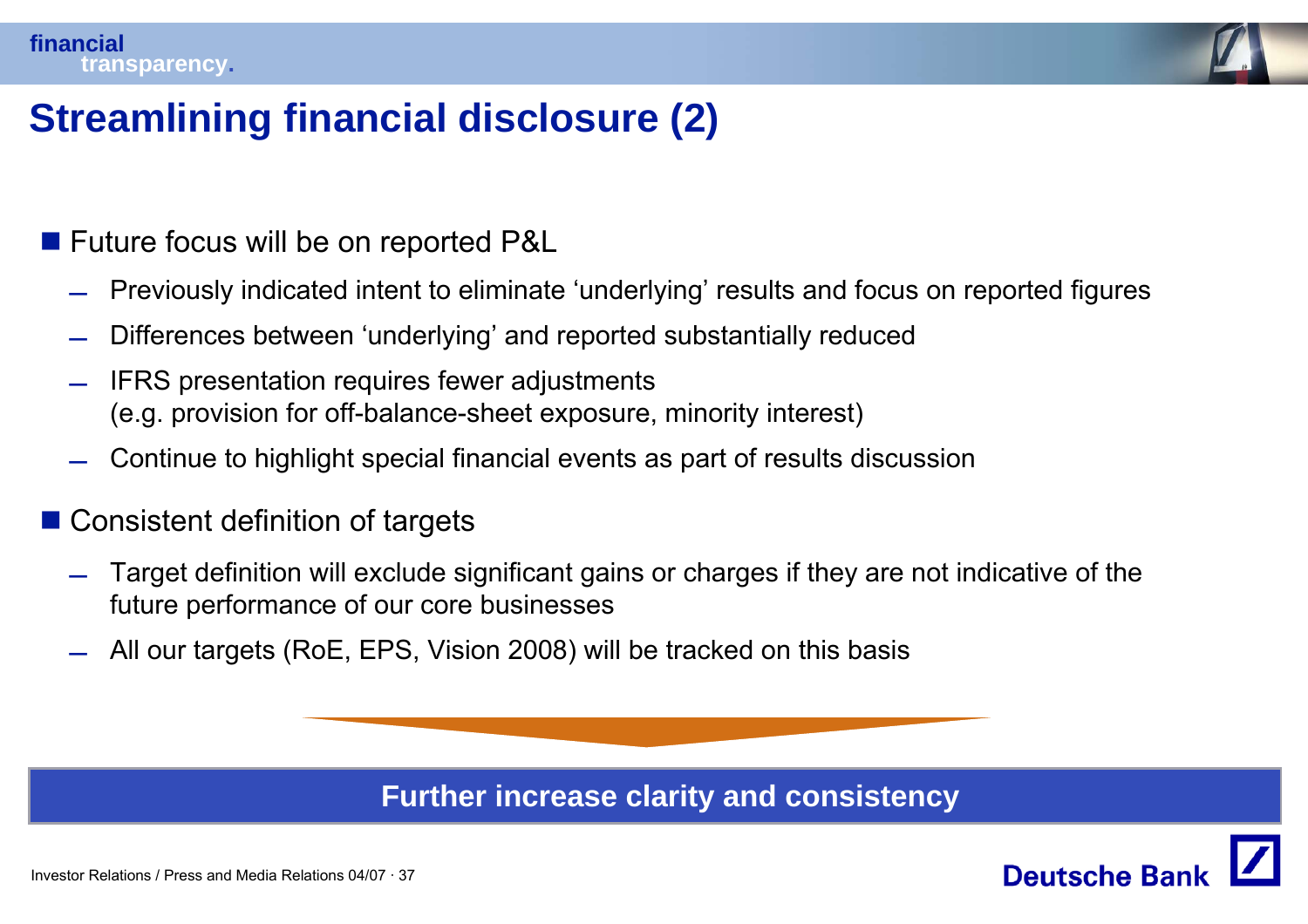

# **Additional Information**

**Analyst and Media Workshop**



**Frankfurt, 19 April 2007**

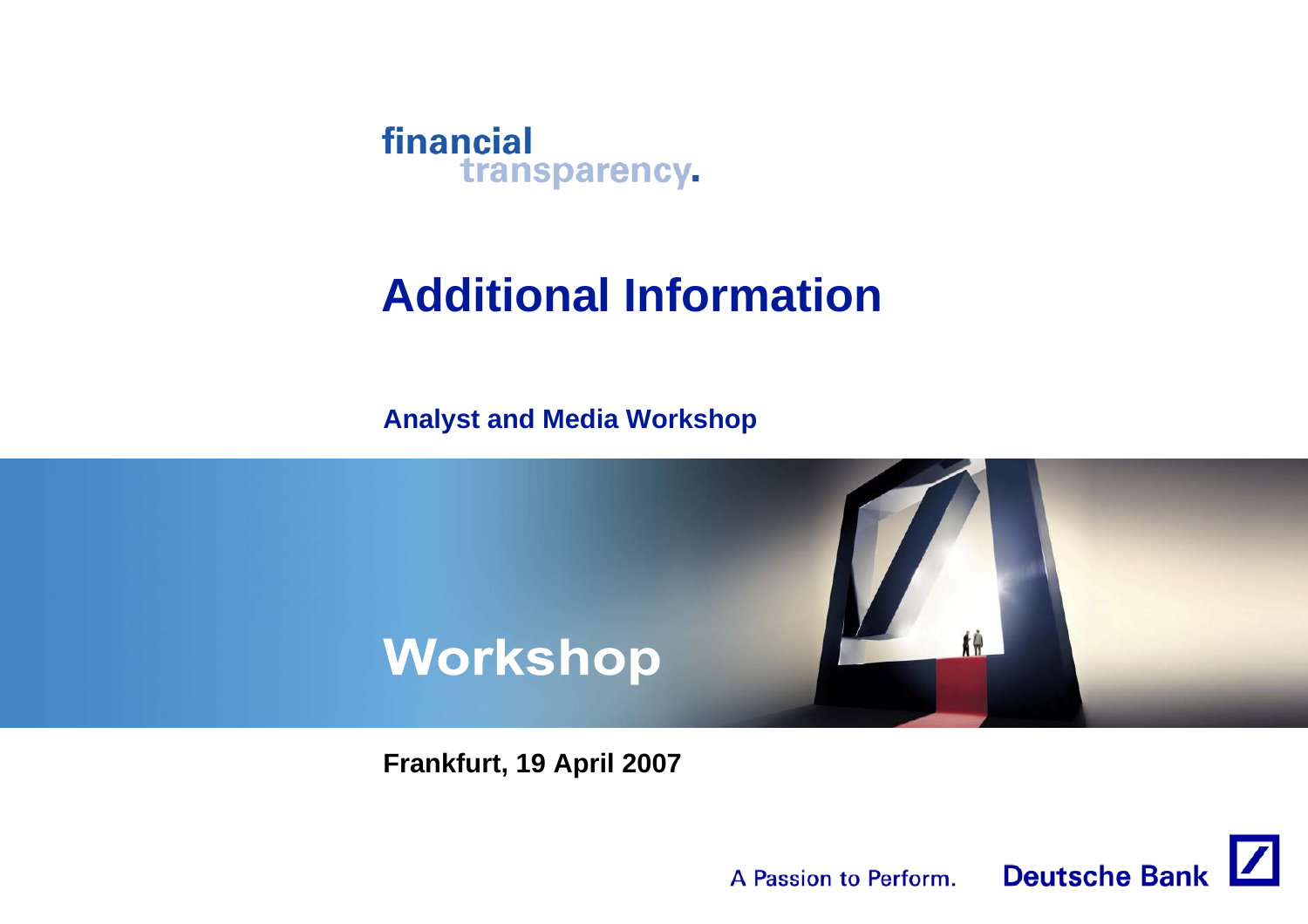

### **Our target definition**

#### **Pre-tax return on equity (target definition)**

**IBIT attributable to DB shareholders(target definition)**

**Average active equity**

#### **Diluted earnings per share (target definition)**

**Net income attributable to DB shareholders (basis for target definition)**(3)

**Diluted shares outstanding (average)**

- (1) Such as gains from the sale of industrial holdings or businesses
- (2) Such as charges from restructuring, goodwill impairment, litigation
- (3) After assumed conversions

Investor Relations / Press and Media Relations 04/07 · 39

#### **IBIT attributable to DB shareholders(target definition)**

#### **Reported income before income tax expense**

Less minority interest

#### **IBIT attributable to DB shareholders**

Deduct significant gains (net of related expenses) $(1)$ Add significant charges(2)

**= IBIT attributable to DB shareholders(target definition)**

#### **Net income attributable to DB shareholders (basis for target definition)**

#### **Net income attributable to DB shareholders**Adjust post-tax effect of significant gains / charges Adjust significant tax effects

**= Net income attributable to DB shareholders (basis for target definition)**

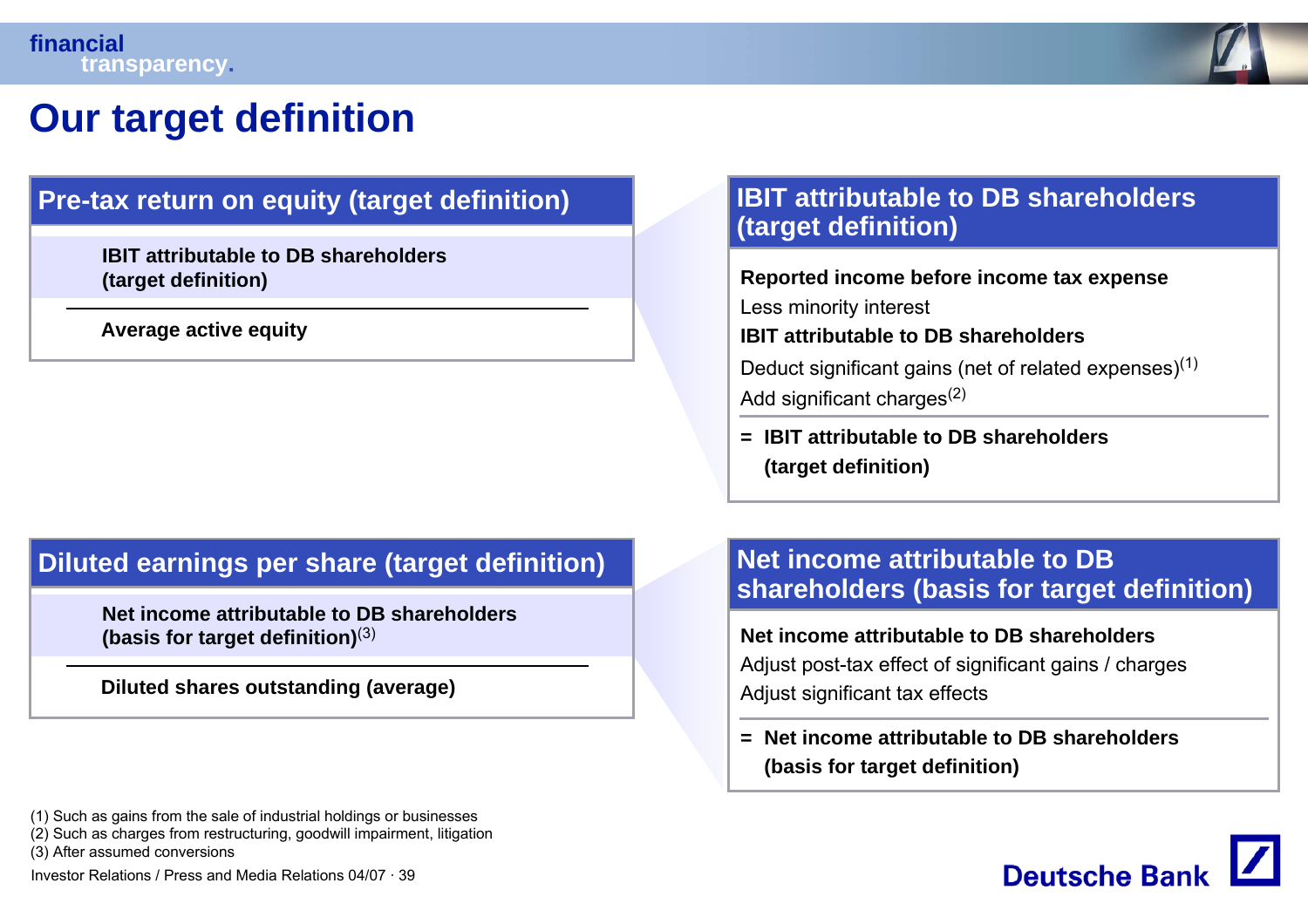

 $\vert \mathbf{Z} \vert$ 

**Deutsche Bank** 

## **Reconciliation of pre-tax targets (RoE / IBIT)**

| In EUR m                                                                                                         | 2006    |         |          |           |           |
|------------------------------------------------------------------------------------------------------------------|---------|---------|----------|-----------|-----------|
|                                                                                                                  | 1Q      | 2Q      | 3Q       | <b>4Q</b> | <b>FY</b> |
| Income before income tax expense (IBIT)                                                                          | 2,601   | 2,042   | 1,782    | 1,915     | 8,339     |
| Less minority interest                                                                                           | (13)    | (4)     | (7)      | 15        | (9)       |
| <b>IBIT attributable to DB shareholders</b>                                                                      | 2,587   | 2,038   | 1,775    | 1,930     | 8,331     |
| Significant gains (net of related expenses)<br>Significant charges                                               | (131)   | Ξ.      | (217)    |           | (348)     |
| <b>IBIT attributable to DB shareholders</b><br>(target definition)                                               | 2,456   | 2,038   | 1,558    | 1,930     | 7,982     |
| Average total shareholders' equity                                                                               | 28,981  | 28,684  | 28,833   | 31,172    | 29,659    |
| Avrg. unrealized net gains on assets afs / avrg. fair<br>value adjustments on cash flow hedges, net of appl. tax | (2,839) | (2,506) | (2, 248) | (2,787)   | (2,667)   |
| Average dividend accruals                                                                                        | (1,605) | (1,768) | (1,210)  | (1,766)   | (1,615)   |
| <b>Average active equity</b>                                                                                     | 24,537  | 24,410  | 25,376   | 26,619    | 25,376    |
| <b>Pre-tax RoE (reported)</b>                                                                                    | 42.2%   | 33.4%   | 28.0%    | 29.0%     | 32.8%     |
| <b>Pre-tax RoE (target definition)</b>                                                                           | 40.0%   | 33.4%   | 24.6%    | 29.0%     | 31.5%     |
| (1) IRIT attribute to DR shareholders divided by everage active equity                                           |         |         |          |           |           |

BIT attributable to DB shareholders divided by average active equity

(2) IBIT attributable to DB shareholders (target definition) divided by average active equity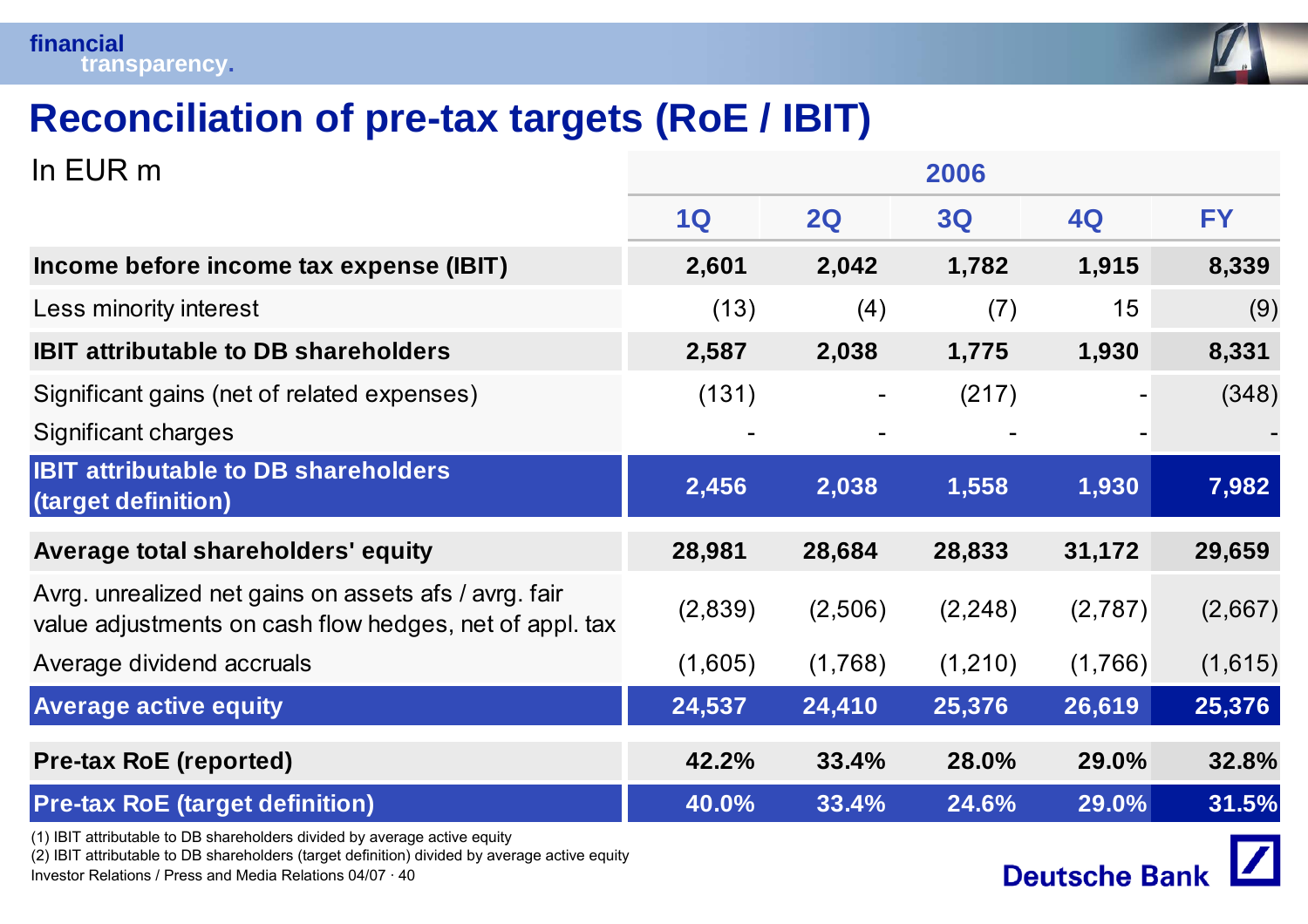

 $\mathbf{Z}$ 

**Deutsche Bank** 

# **Reconciliation of EPS target**

In EUR m

|                                                                             | 2006      |       |       |           |           |
|-----------------------------------------------------------------------------|-----------|-------|-------|-----------|-----------|
|                                                                             | <b>1Q</b> | 2Q    | 3Q    | <b>4Q</b> | <b>FY</b> |
| Net income attributable to DB shareholders                                  | 1,636     | 1,352 | 1,239 | 1,843     | 6,070     |
| Post-tax effect of significant gains / charges                              | (131)     |       | (160) |           | (291)     |
| Significant tax effects                                                     |           |       |       | (355)     | (355)     |
| Net income attributable to DB shareholders<br>(basis for target definition) | 1,505     | 1,352 | 1,079 | 1,488     | 5,424     |
|                                                                             |           |       |       |           |           |
| Diluted shares outstanding (average, in m)                                  | 526       | 519   | 510   | 517       | 521       |
| Diluted earnings per share (reported) <sup>(1)</sup>                        | 3.11      | 2.44  | 2.43  | 3.56      | 11.48     |
| Diluted earnings per share (target definition) <sup>(2)</sup>               | 2.87      | 2.44  | 2.11  | 2.88      | 10.24     |

(1) Net income attributable to DB shareholders after assumed conversions divided by weighted-average number of diluted shares outstanding

(2) Net income attributable to DB shareholders (basis for target definition) after assumed conversions divided by weighted-average number of

diluted shares outstanding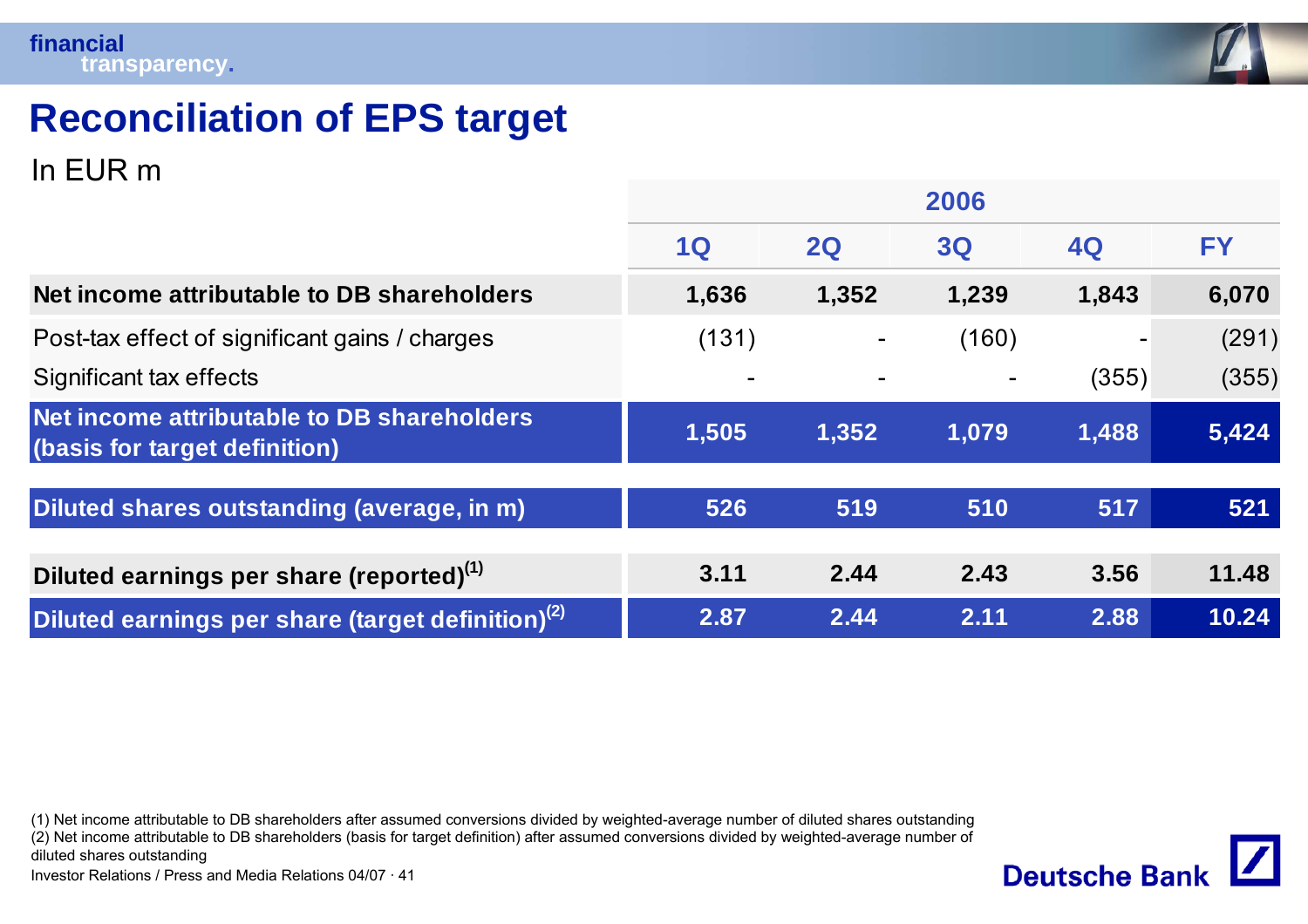In million



#### **Number of shares for EPS calculation**

| 11 11 11 11 1 V 1 1                                    | <b>Average 2006</b> |             |                | <b>31 Dec 2006</b> |             |       |
|--------------------------------------------------------|---------------------|-------------|----------------|--------------------|-------------|-------|
|                                                        | <b>US GAAP</b>      | <b>IFRS</b> | Diff.          | <b>US GAAP</b>     | <b>IFRS</b> | Diff. |
| Common shares issued                                   | 522                 | 522         |                | 525                | 525         |       |
| Total shares in treasury                               | (22)                | (22)        |                | (26)               | (26)        |       |
| <b>Common shares outstanding</b>                       | 500                 | 500         | $\blacksquare$ | 499                | 499         |       |
| SFAS 150 effect                                        | (65)                | (65)        |                | (59)               | (59)        |       |
| Vested share awards*                                   | 15                  | 33          | 18             | 12                 | 31          | 19    |
| <b>Basic shares</b><br>(denominator for basic EPS)     | 450                 | 468         | 18             | 452                | 471         | 19    |
| <b>Dilution effect</b>                                 | 61                  | 53          | (8)            |                    |             |       |
| <b>Diluted shares</b><br>(denominator for diluted EPS) | 511                 | 521         | 10             |                    |             |       |

\* Still restrictedNote: Numbers may not add up due to rounding

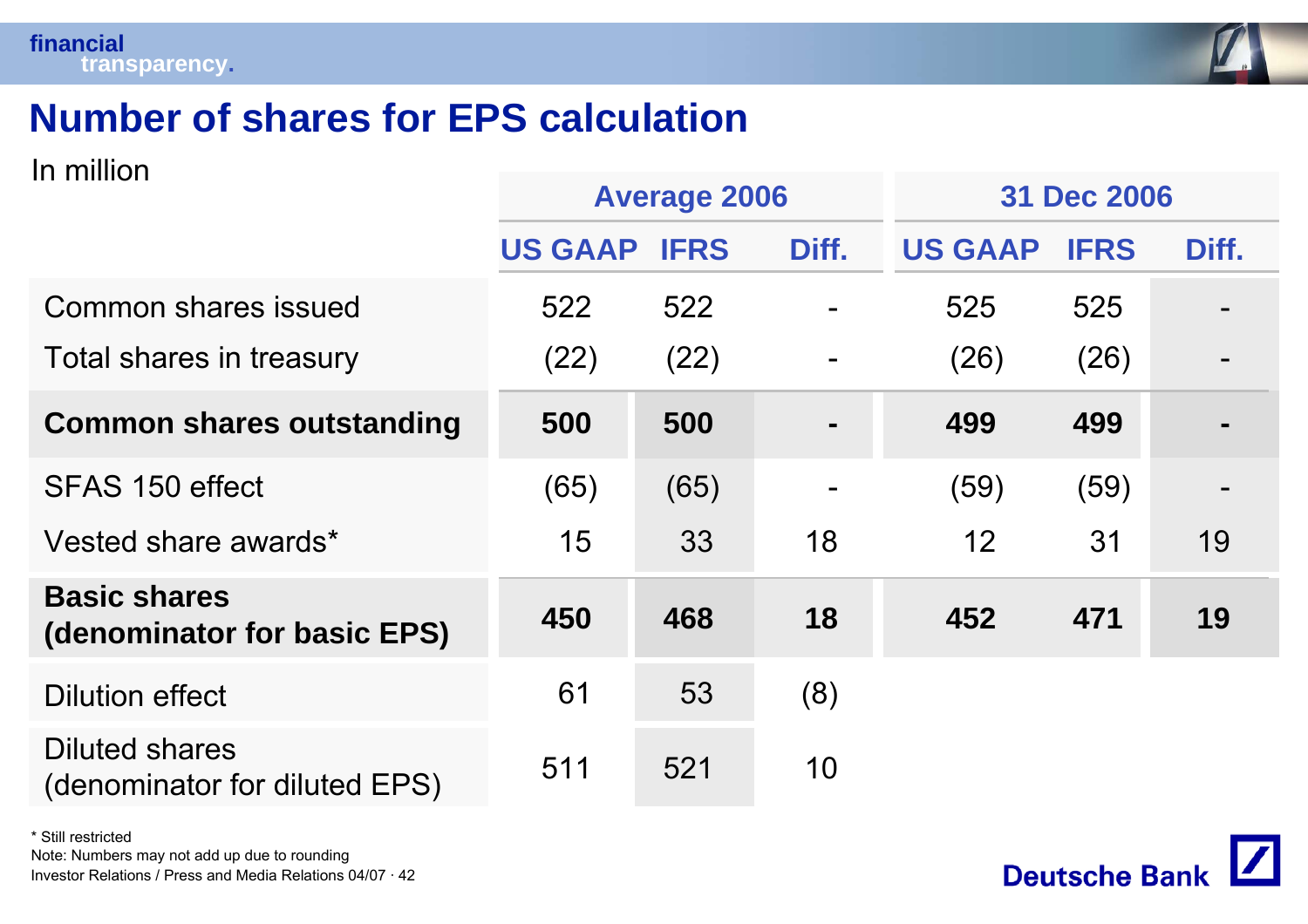

#### **How both U.S. GAAP and IFRS treat deferred taxes on share-based compensation**

- The compensation expense for share awards equals the fair market value of the award at grant, i.e. share price at grant less discount for discounted dividend
- $\frac{1}{2}$ The compensation expense is not adjusted to reflect share price movements
- $\frac{1}{2}$  The amount of the tax deduction, however, will differ from compensation expense in all jurisdictions
	- in the UK and the US the amount of tax deduction equals the share price at delivery
	- in all other countries the amount of tax deduction is fixed as it follows the costs incurred (for instance, the cost of buying the stock in the market), but it slightly exceeds the compensation expense as tax law does not follow the concept of a dividend discount
- As a result of the dependency between share price at delivery and corporate tax deduction available in the UK and the US:
	- An increase in the share price will result in a tax benefit to be booked to equity (APIC\*)
	- A decline in the share price will result in
		- a decrease of capital
		- potentially a negative impact on the P&L, and
		- if so, a negative effect to the tax rate

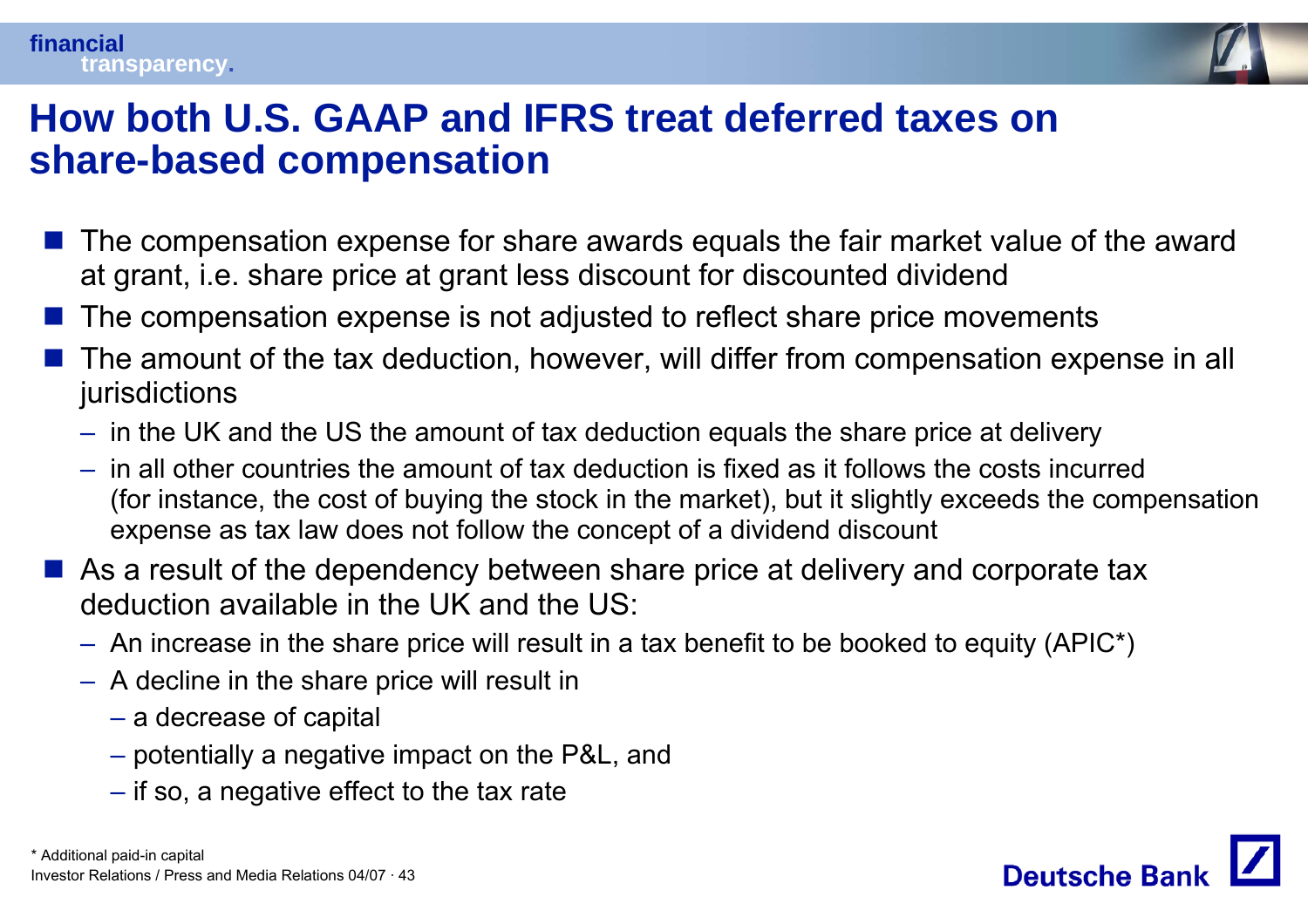



#### **Tax impact from share-based compensation: Where U.S. GAAP and IFRS differ**

|                                           | <b>U.S. GAAP</b>                                     | <b>IFRS</b>                                                            |  |  |
|-------------------------------------------|------------------------------------------------------|------------------------------------------------------------------------|--|--|
| <b>Timing</b><br>of adjustment            | Adjusted at delivery only                            | Adjusted at every reporting date                                       |  |  |
| <b>Awards recognized</b>                  | Awards vested                                        | All awards outstanding<br>(proportionally, as amortized)<br>and vested |  |  |
| <b>Tax paying position</b>                | Credit to Equity only if<br>requirement is fulfilled | No such requirement                                                    |  |  |
| <b>Offsetting</b><br><b>possibilities</b> | 100% offsetting of P&L<br>impact possible            | Restrictions to offset                                                 |  |  |